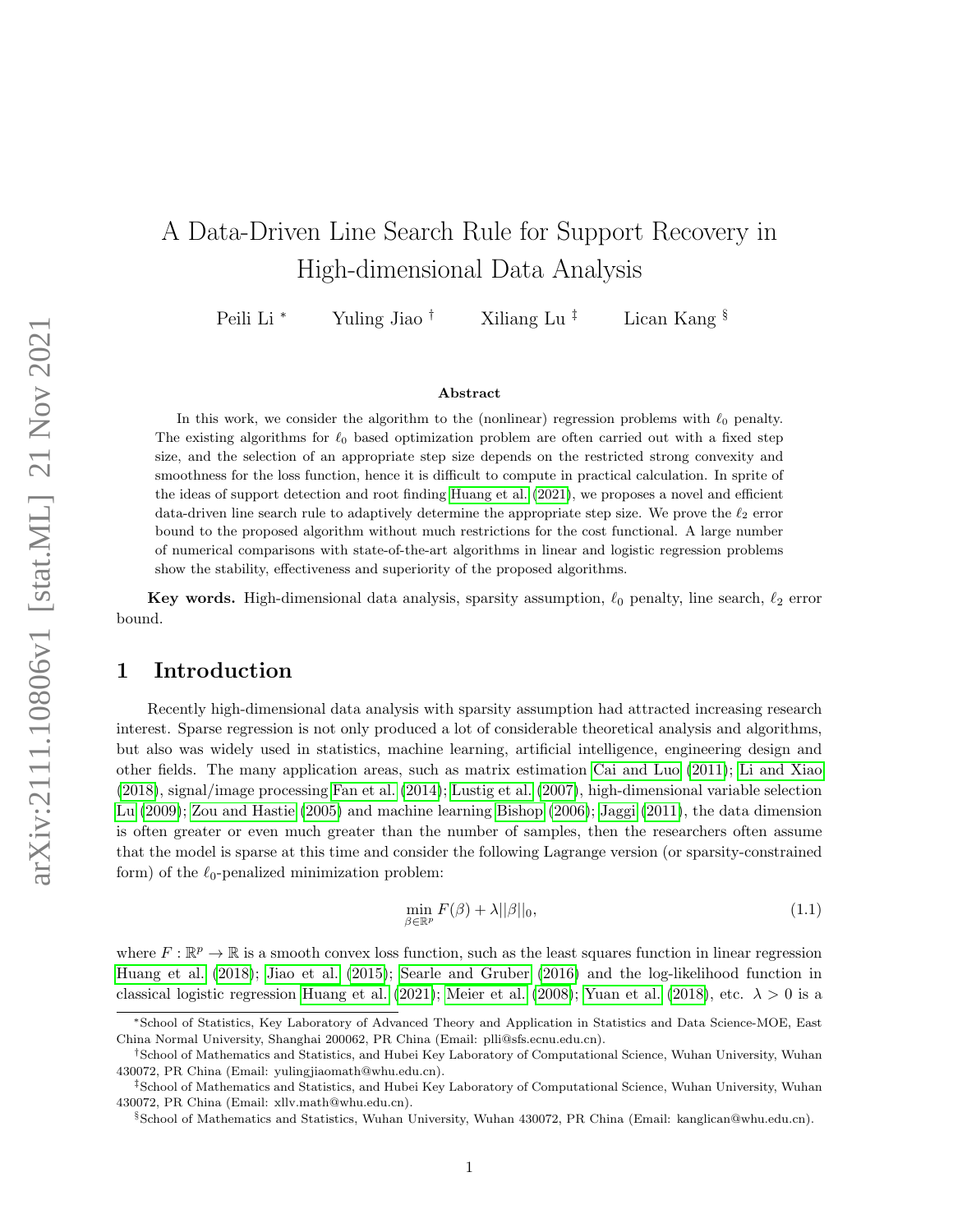regularization parameter, controlling the sparsity level of the regularized solution, and  $||\beta||_0$  denotes the number of nonzero components in parameter vector  $\beta$ .

Due to the nonconvexity and discontinuity of the function  $||\beta||_0$ , it is very challenging to develop an efficient algorithm to accurately solve the model [\(1.1\)](#page-0-0). Therefore, many researchers turn to approximately solve model [\(1.1\)](#page-0-0) with other easy-to-handle penalty functions, including the popular LASSO [Chen and](#page-20-9) [Saunders](#page-20-9) [\(2001\)](#page-20-9); [Park and Hastie](#page-21-3) [\(2007\)](#page-21-3); [Tibshirani](#page-21-4) [\(1996\)](#page-21-4); [Van de Geer](#page-21-5) [\(2008\)](#page-21-5), group LASSO [Meier](#page-21-1) [et al.](#page-21-1) [\(2008\)](#page-21-1); [Roth and Fischer](#page-21-6) [\(2008\)](#page-21-6), elastic net [Friedman et al.](#page-20-10) [\(2010\)](#page-20-10); [Jin et al.](#page-20-11) [\(2009\)](#page-20-11), smoothly clipped absolute deviation (SCAD) [Fan and Li](#page-20-12) [\(2001\)](#page-20-12), minimax concave penalty (MCP) [Zhang](#page-21-7) [\(2010a\)](#page-21-7), capped- $\ell_1$  [Zhang](#page-21-8) [\(2010b\)](#page-21-8), etc. In addition, many algorithms with good numerical performance have been designed accordingly, such as coordinate descent type algorithms [Breheny and Huang](#page-19-1) [\(2011\)](#page-19-1); [Friedman](#page-20-13) [et al.](#page-20-13) [\(2007\)](#page-20-13); [Wu and Lange](#page-21-9) [\(2008\)](#page-21-9), proximal gradient descent algorithm [Agarwal et al.](#page-19-2) [\(2012\)](#page-19-2); [Xiao and](#page-21-10) [Zhang](#page-21-10) [\(2013\)](#page-21-10), alternating direction method of multipliers (ADMM) [Boyd and Chu](#page-19-3) [\(2011\)](#page-19-3), primal dual active set algorithm (PDAS) [Fan et al.](#page-20-3) [\(2014\)](#page-20-3); [Huang et al.](#page-20-14) [\(2021\)](#page-20-14), to name a few.

As for the challenging model [\(1.1\)](#page-0-0) and its sparsity-constrained form, there also exist many effective algorithms, such as adaptive forward-backward greedy algorithm [Zhang](#page-21-11) [\(2008\)](#page-21-11), gradient support pursuit algorithm [Bahmani et al.](#page-19-4) [\(2013\)](#page-19-4), hard thresholding pursui[tChen and Gu](#page-20-15) [\(2017\)](#page-20-15); [Shen and Li](#page-21-12) [\(2017\)](#page-21-12); [Yuan](#page-21-13) [et al.](#page-21-13) [\(2014,](#page-21-13) [2018\)](#page-21-2), Newton-type methods [Huang et al.](#page-20-0) [\(2021,](#page-20-0) [2018\)](#page-20-7); [Yuan and Liu](#page-21-14) [\(2017\)](#page-21-14); [Zhou et al.](#page-22-1) [\(2021\)](#page-22-1), etc. However, after in-depth analysis of the above relevant literatures, we can find that almost all algorithms are based on a fixed step size to expand theoretical analysis and numerical calculation. For example, [Yuan et al.](#page-21-13) Yuan et al. [\(2014\)](#page-21-13) used the formula  $\tilde{\beta}^k = \beta^{k-1} - \tau \nabla F(\beta^{k-1})$  to calculate an intermediate iteration step in gradient hard thresholding pursuit algorithm, where  $\tau$  is a fixed step size. In their convergence analysis, a strict constraint condition  $\tau < m_K/M_K^2$  is needed, where K denotes the sparsity level of the underlying variable  $\beta^*$ ,  $m_K$  and  $M_K$  are the parameters of the objective function  $F(\beta)$  that F satisfies  $m_K$ -strongly convex and  $M_K$ -strongly smooth. Similar condition  $\tau < 1/M_{2K}$  is also needed in [Shen and Li](#page-21-12) [\(2017\)](#page-21-12); [Yuan et al.](#page-21-2) [\(2018\)](#page-21-2). It is known that the parameters  $m<sub>K</sub>$  and  $M<sub>K</sub>$  are not easy to calculation in practice, then this brings challenges to the selection of an appropriate step size. In addition, for  $\ell_0$  regularized generalized linear models, the fixed step size  $\tau = 1$  is also widely used in GSDAR algorithm which is an equivalent form of Newton algorithm [Huang et al.](#page-20-0) [\(2021\)](#page-20-0). Although it is an effective method, it also has some drawbacks. Theoretically, they establish the  $\ell_{\infty}$  error bound for the GSDAR estimator under a strong assumption of the loss function  $F$ , which limits the application scope of the algorithm.

Recently, there have been proposed several methods to iteratively update the step size. For  $\ell_0$ constrained high-dimensional logistic regression model, Wang et al. [Wang et al.](#page-21-15) [\(2019\)](#page-21-15) proposed a fast Newton method with adaptively updating the step size  $\tau$ . They started  $\tau$  with a fixed one  $\tau_0 = 1$  and then decreasingly updated it as following rule:

$$
\tau_{k+1} = \begin{cases} 0.1\tau_k, & if \ \tau_k \ge \frac{\|\beta^k\|_{K,\infty}}{\max_{j\in\mathcal{I}^k} |d_j^k|} \ and & \|F_{\tau_k}(u^k;\mathcal{A}^k)\| > 1/k, \\ \tau_k, & otherwise, \end{cases}
$$

where  $\|\beta^k\|_{K,\infty}$  denotes the K-th largest elements in absolute value of  $\beta^k$ ,  $d = \nabla F(\beta)$  is the dual information,  $\mathcal{A} = \{i : |\beta_i - \tau d_i| \geq ||\beta - \tau d||_{K,\infty}\}\$ is the active set,  $\mathcal{I} = \mathcal{A}^c$  denotes the inactive set, and  $F_{\tau}(u; \mathcal{A})$  is defined by

$$
F_{\tau}(u; \mathcal{A}) := \begin{pmatrix} d_{\mathcal{A}} \\ \beta_{\mathcal{I}} \\ d_{\mathcal{A}} - \nabla_{\mathcal{A}} F(\beta) \\ d_{\mathcal{I}} - \nabla_{\mathcal{I}} F(\beta) \end{pmatrix}.
$$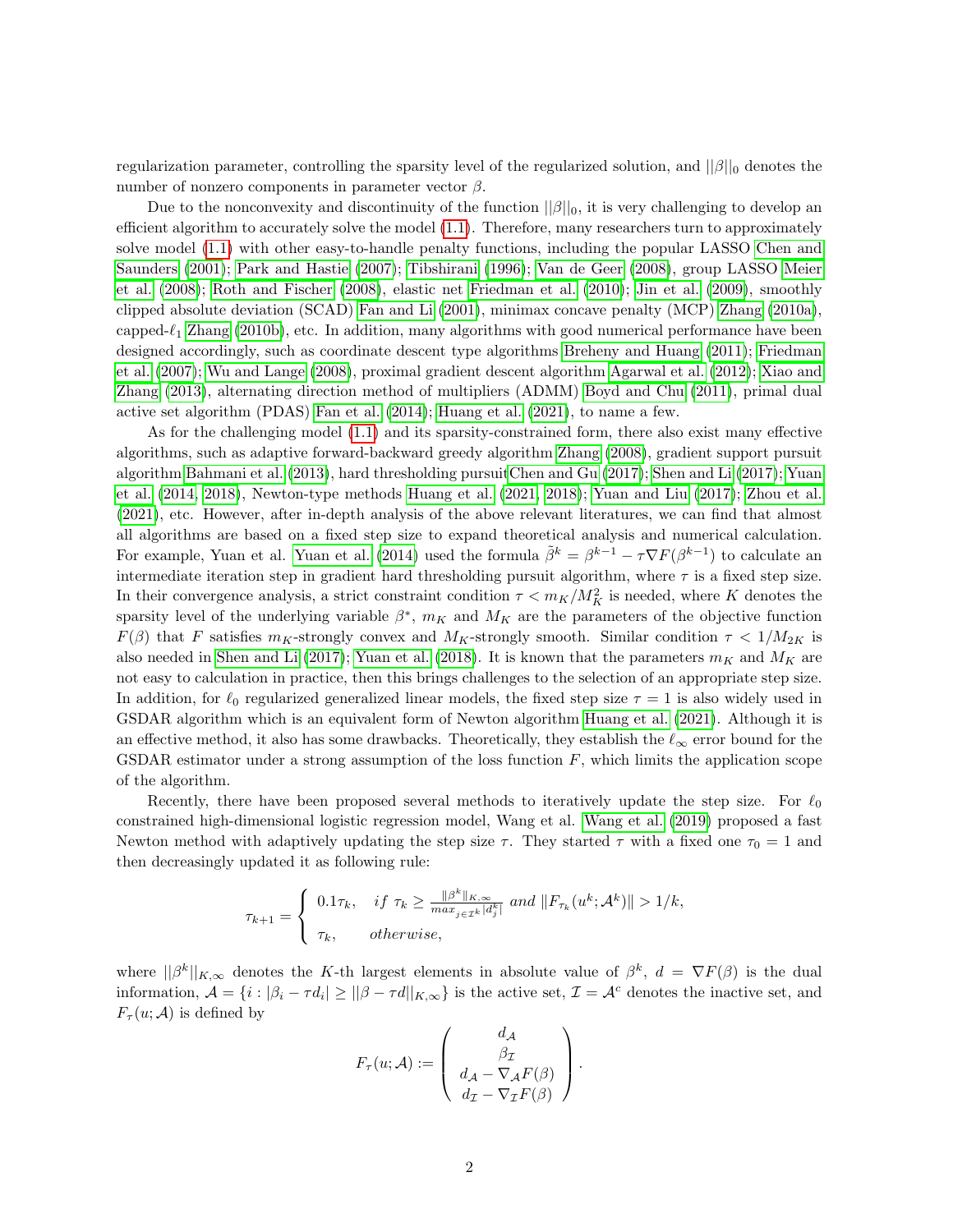Moreover, Zhou et al. [Zhou et al.](#page-22-1) [\(2021\)](#page-22-1) proposed a Newton-type algorithm with the Amijio line search for the general  $\ell_0$ -regularized optimization. However, it is worthwhile noting that the selection of step size in their paper is also related to the difficult-to-solve parameters of the loss function, so they actually adopt the following method to update  $\tau$  adaptively in the numerical experiments,

$$
\tau_{k+1} = \begin{cases}\n4\tau_k/5, & if \ k/10 = \lceil k/10 \rceil \text{ and } \lVert F_{\tau_k}(u^k; \mathcal{A}^k) \rVert > k^{-2}, \\
5\tau_k/4, & if \ k/10 = \lceil k/10 \rceil \text{ and } \lVert F_{\tau_k}(u^k; \mathcal{A}^k) \rVert \le k^{-2}, \\
\tau_k, & otherwise,\n\end{cases}
$$

where  $[n]$  represents the smallest integer that is no less than n.

#### 1.1 Contribution

In this paper, we propose a data-driven line search rule to adaptively determine the appropriate step size in the framework of GSDAR algorithm [Huang et al.](#page-20-0) [\(2021\)](#page-20-0). The whole algorithm is named by SDARL (support detection and root finding with line search). With the line search technique, the assumptions to the loss function  $F$  is much weaker than that in [Huang et al.](#page-20-0) [\(2021\)](#page-20-0) for the convergence analysis. This can naturally expand the application scope of the SDARL algorithm. We also propose an adaptive version of the SDARL to deal with the situation that the true sparsity level is unknown in advance. Theoretically, we will prove the proposed data-driven line search rule is well-defined. With the step size determined by line search, we establish the  $\ell_2$  error bound of iteration sequence  $\beta^k$  and the target regression coefficient  $\beta^*$  without any restrictions on the restricted strong convexity and smoothness for loss function F. In addition, we reveal the support recovery in finite step with some reasonable condition about the target  $\beta^*$ . The stability, effectiveness and superiority of the algorithms in this paper are highlighted by comparing the numerical performance with state-of-the-art algorithms in the setting of linear and logistic regressions.

### 1.2 Notation

Because the regression analysis usually involves quite a few notations, we briefly summarize them here. For a vector  $\beta \in \mathbb{R}^p$ , we use  $||\beta||_1$ ,  $||\beta||_{T,\infty}$ ,  $||\beta||_{\min}$  and  $supp(\beta)$  to denote the Euclidean norm, the T-th largest elements in absolute value, the minimum absolute value and the support of  $\beta$ , respectively. We will use  $\beta^*$  and  $\hat{\beta}$  to denote the target and the estimated regression coefficient, respectively. Let A be an index set, we denote  $A^* = \text{supp}(\beta^*)$  and  $\hat{A} = \text{supp}(\hat{\beta})$  as the target and estimated support set. |A| denotes the length of the set  $A$ .  $\beta_A = (\beta_i, i \in A) \in \mathbb{R}^{|A|}$ .  $\beta|_A \in \mathbb{R}^p$  and its *i*-th element is  $(\beta|\mathcal{A})_i = \beta_i \delta(i \in \mathcal{A})$ , where  $\delta(\cdot)$  is the indicator function. For a matrix  $X, X_{\mathcal{A}} \in \mathbb{R}^{n \times |\mathcal{A}|}$ . The first and second derivatives of function  $F$  will be denoted by  $\nabla F$  and  $\nabla^2 F,$  respectively.

## 1.3 Organization

The remainder of the paper is organized as follows: Section [2](#page-3-0) describes the details of SDARL algorithm and further develops an adaptive version (abbreviated as ASDARL) of SDARL. Section [3](#page-5-0) analyzes the well-defined property of the proposed line search rule and establishes the  $\ell_2$  error bound between the estimator and the target regression coefficient. In Section [4,](#page-6-0) we demonstrate the performance of the proposed algorithms by comparing with some state-of-the-art algorithms in sparse linear and logistic regression problems. Finally, we conclude this paper in Section [5.](#page-14-0) Proofs for all the lemmas and theorems are provided in the Appendix.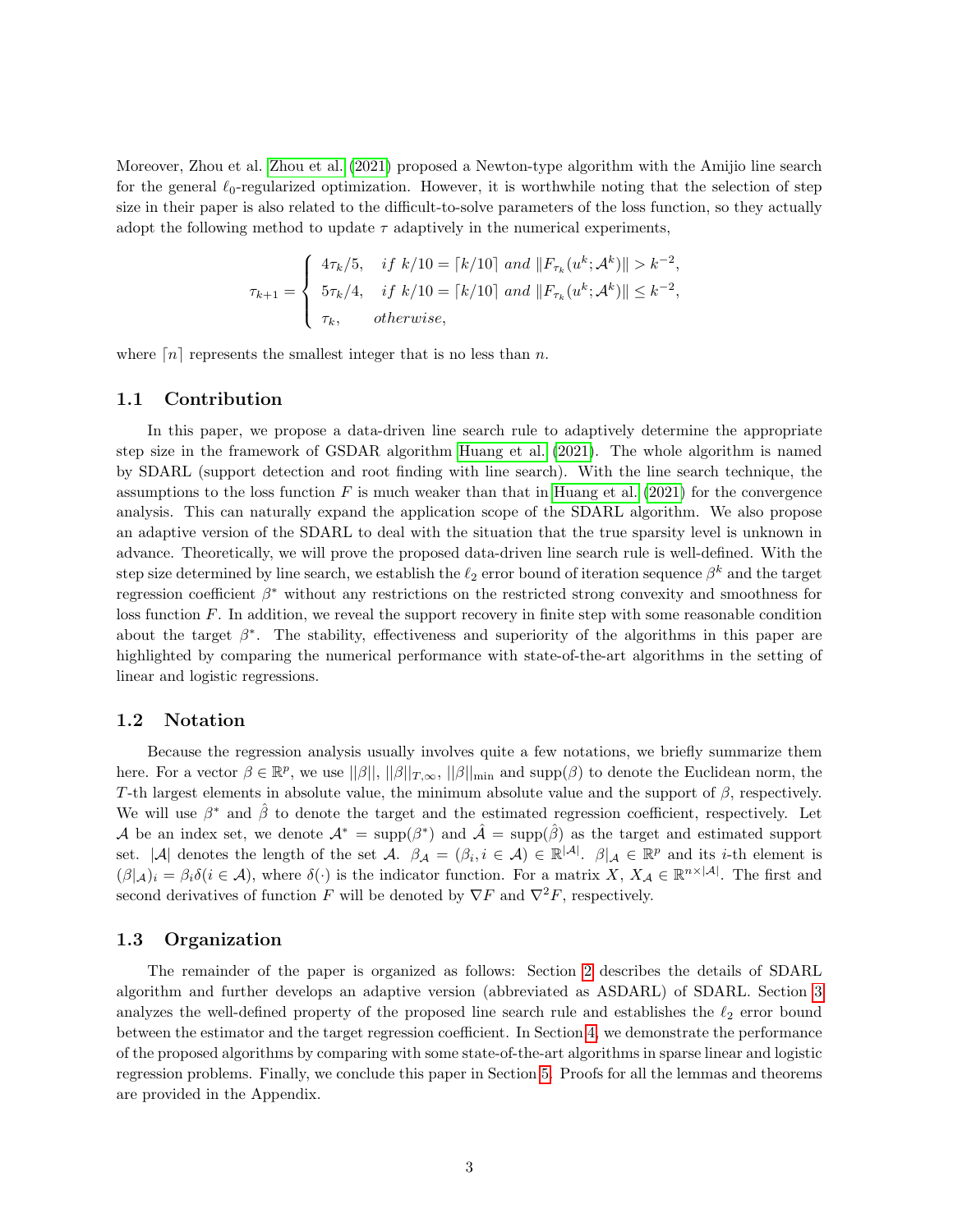# <span id="page-3-0"></span>2 Methodology

In this section, we firstly give SDARL algorithm for model [\(1.1\)](#page-0-0), then develop ASDARL algorithm to deal with the situation that the true sparsity level is not known in advance.

### 2.1 SDARL algorithm

The existence of the global minimizers for the  $\ell_0$  penalty problems has been verified in [Huang et al.](#page-20-14) [\(2021\)](#page-20-14); [Nikolova](#page-21-16) [\(2013\)](#page-21-16), but in view of the nonconvexity and nonsmoothess, it is difficult to obtain directly. Referring to [Huang et al.](#page-20-0) [\(2021,](#page-20-0) [2018\)](#page-20-7), we also pay attention to the KKT conditions of  $(1.1)$ with some  $\tau > 0$ , which is a necessary optimality condition for the global minimizers, and also is a sufficient condition for the local minimizers. One can refer to the following Lemma [2.1.](#page-3-1)

<span id="page-3-1"></span>**Lemma 2.1.** Suppose that  $\bar{\beta}$  is a global minimizer of [\(1.1\)](#page-0-0), then there exists a  $\bar{d}$  such that the following KKT system holds,

<span id="page-3-2"></span>
$$
\begin{cases}\n\bar{d} = -\nabla F(\bar{\beta}), \\
\bar{\beta} = H_{\lambda\tau}(\bar{\beta} + \tau\bar{d}),\n\end{cases}
$$
\n(2.2)

where  $\tau > 0$  is the step size, and the *i*-th element of  $H_{\lambda \tau}(\beta)$  is defined by

<span id="page-3-4"></span>
$$
(H_{\lambda \tau}(\beta))_i \begin{cases} = 0, & |\beta_i| < \sqrt{2\lambda \tau}, \\ \in \{0, \beta_i\}, & |\beta_i| = \sqrt{2\lambda \tau}, \\ = \beta_i, & |\beta_i| > \sqrt{2\lambda \tau}. \end{cases}
$$

Conversely, if  $\bar{\beta}$  and  $\bar{d}$  satisfy [\(2.2\)](#page-3-2), then  $\bar{\beta}$  is a local minimizer of [\(1.1\)](#page-0-0).

Proof. See Appendix [A.1.](#page-15-0)

Let  $\bar{\mathcal{A}} = supp(\bar{\beta})$  and  $\bar{\mathcal{I}} = (\bar{\mathcal{A}})^c$ . Combining [\(2.2\)](#page-3-2) with the definition of  $H_{\lambda\tau}(\beta)$ , we can get

$$
\bar{\mathcal{A}} = \{i : |\bar{\beta}_i + \tau \bar{d}_i| \ge \sqrt{2\lambda\tau}\}, \quad \bar{\mathcal{I}} = \{i : |\bar{\beta}_i + \tau \bar{d}_i| < \sqrt{2\lambda\tau}\},
$$

and

$$
\left\{ \begin{array}{l} \bar{\beta}_{\bar{\mathcal{I}}}=0, \\[1mm] \bar{d}_{\bar{\mathcal{A}}}=0, \\[1mm] \bar{\beta}_{\bar{\mathcal{A}}} \in \mathop{\arg\min}_{\beta_{\bar{\mathcal{A}}}} \widetilde{F}(\beta_{\bar{\mathcal{A}}}), \\[1mm] \bar{d}_{\bar{\mathcal{I}}}=[-\nabla F(\bar{\beta})]_{\bar{\mathcal{I}}} . \end{array} \right. \label{eq:2.1}
$$

where  $\widetilde{F}(\beta_{\bar{\mathcal{A}}}) = F(\beta|_{\bar{\mathcal{A}}})$ . Let  $\{\beta^k, d^k\}$  be the output of k-th iteration in SDARL algorithm. We approximate  $\{\bar{\mathcal{A}}, \bar{\mathcal{I}}\}$  by √

$$
\mathcal{A}^k = \{i : |\beta_i^k + \tau d_i^k| \ge \sqrt{2\lambda\tau}\}, \quad \mathcal{I}^k = \{i : |\beta_i^k + \tau d_i^k| < \sqrt{2\lambda\tau}\}.\tag{2.3}
$$

Then we can obtain a new approximation pair  $\{\beta^{k+1}, d^{k+1}\}\$  by

<span id="page-3-3"></span>
$$
\begin{cases}\n\beta_{\mathcal{I}^k}^{k+1} = \mathbf{0}, \\
d_{\mathcal{A}^k}^{k+1} = \mathbf{0}, \\
\beta_{\mathcal{A}^k}^{k+1} \in \operatorname*{arg\,min}_{\beta_{\mathcal{A}^k}} \widetilde{F}(\beta_{\mathcal{A}^k}), \\
d_{\mathcal{I}^k}^{k+1} = [-\nabla F(\beta^{k+1})]_{\mathcal{I}^k},\n\end{cases} \tag{2.4}
$$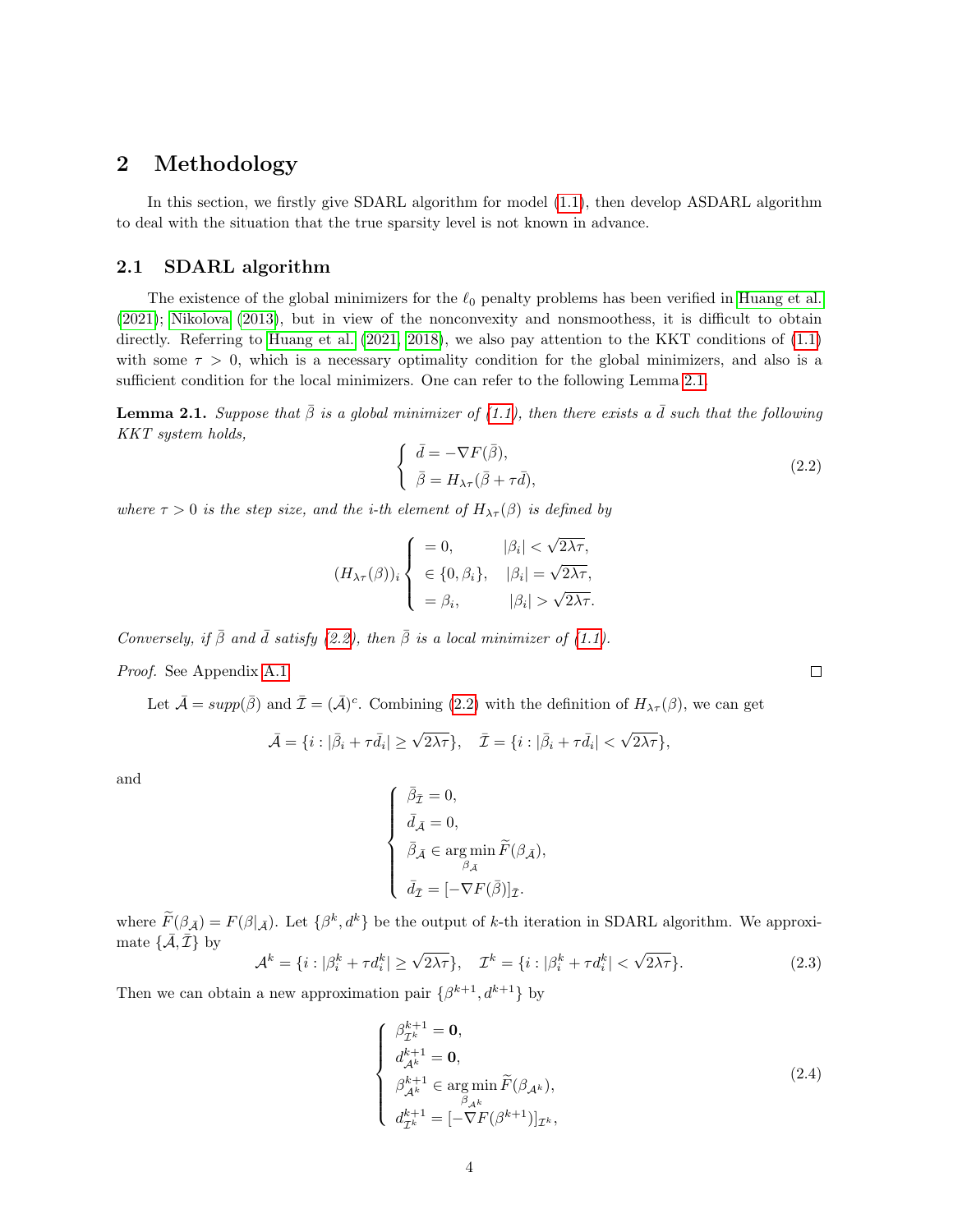where  $\widetilde{F}(\beta_{A^k}) = F(\beta|_{A^k})$ . If the minimizer  $\beta_{A^k}^{k+1}$  of [\(2.4\)](#page-3-3) is not unique, we choose the one with the smallest value in  $\ell_2$ -norm. From [\(2.3\)](#page-3-4), we can see that the calculation of the active and inactive sets is related to the regularization parameter  $\lambda$  which is sensitive in practical problems. Similar as in [Huang](#page-20-0) [et al.](#page-20-0) [\(2021,](#page-20-0) [2018\)](#page-20-7), we first give an assumption on the true sparsity level:

**Assumption 2.1.** The true signal has K nonzero element, and  $K \leq T$ , i.e.,  $||\beta^*||_0 = K \leq T$ .

Under the above assumption, we set  $\sqrt{2\lambda\tau} = ||\beta^k + \tau d^k||_{T,\infty}$ , which guarantees that  $|\mathcal{A}^k| = T$  in every iteration of SDARL algorithm. This point greatly reduces the computational complexity of the proposed algorithm. Then combining [\(2.3\)](#page-3-4) and [\(2.4\)](#page-3-3), we can give algorithm SDARL in the following:

# SDARL Algorithm:

**Step 0** Given  $T > 0, \nu \in (0, 1), \sigma \in (0, 1/2)$ . Choose  $\beta^0, d^0 = -\nabla F(\beta^0)$ . Set  $\tau^0 = 1$  and  $\mathcal{A}^0 = \{i : |\beta_i^0 + d_i^0| \ge ||\beta^0 + d^0||_{T,\infty}\}, \mathcal{I}^0 = (\mathcal{A}^0)^c$ , for  $k = 0$ ,

Step 1 Compute

<span id="page-4-0"></span>
$$
\left\{\begin{array}{l} \beta_{\mathcal{I}^k}^{k+1}=\mathbf{0},\\ d_{\mathcal{A}^k}^{k+1}=\mathbf{0},\\ \beta_{\mathcal{A}^k}^{k+1}\in\mathop{\arg\min}\limits_{\beta_{\mathcal{A}^k}}\widetilde{F}(\beta_{\mathcal{A}^k}),\\ d_{\mathcal{I}^k}^{k+1}=[-\nabla F(\beta^{k+1})]_{\mathcal{I}^k}.\end{array}\right.
$$

**Step 2** Set  $\tau^{k+1} = \nu^{m_{k+1}}$ , where  $m_{k+1}$  is the smallest non-negative integer m such that

$$
F\left((\beta^{k+1} + \nu^m d^{k+1})|_{\mathcal{A}^{k+1}}\right) - F\left(\beta^{k+1}\right) \leq -\sigma \nu^m \left\|\nabla_{\mathcal{A}^{k+1} \setminus \mathcal{A}^k} F(\beta^{k+1})\right\|^2, \tag{2.5}
$$

where  $\mathcal{A}^{k+1} = \left\{ i : |\beta_i^{k+1} + \nu^m d_i^{k+1}| \geq ||\beta^{k+1} + \nu^m d^{k+1}||_{T,\infty} \right\}.$ 

Step 3 Compute

$$
\mathcal{A}^{k+1} = \left\{ i : |\beta_i^{k+1} + \tau^{k+1} d_i^{k+1}| \geq ||\beta^{k+1} + \tau^{k+1} d^{k+1}||_{T,\infty} \right\}, \quad \mathcal{I}^{k+1} = (\mathcal{A}^{k+1})^c.
$$

If  $\mathcal{A}^k = \mathcal{A}^{k+1}$ , then stop, otherwise, go to **Step 1**.

**Remark 2.1.** The merit function in the line search step  $(2.5)$  is the loss function F which restricts on the first T largest absolute values of  $\beta$ . This merit function is quite different from other merit functions for either gradient type method or Newton type method. As we will see in the proof later, this line search ensures the original objective function  $F(\beta)$  decreases in a certain sense.

### 2.2 ASDARL algorithm

To apply SDARL algorithm, one need to estimate the sparse level of true parameter  $\beta^*$  in advance. For many practical problems which the true sparsity level is not known, we propose an adaptive version ASDARL, which regards  $T$  as a tuning parameter. Similar as [Huang et al.](#page-20-0) [\(2021,](#page-20-0) [2018\)](#page-20-7), let  $T$  increase continuously from 0 to  $Q = n/log(n)$  [Fan and Lv](#page-20-16) [\(2008\)](#page-20-16), then we can get a set of solutions paths:  ${\{\hat{\beta}(T): T = 0, 1, \cdots, Q\}}$ , where  $\hat{\beta}(0) = 0$ . Afterwards we can use either cross validation or HBIC [Wang](#page-21-17) [and Li](#page-21-17) [\(2013\)](#page-21-17) to select a  $\hat{T}$  and use  $\hat{\beta}(\hat{T})$  as the final estimation of  $\beta^*$ . In summary, we give ASDARL algorithm in following.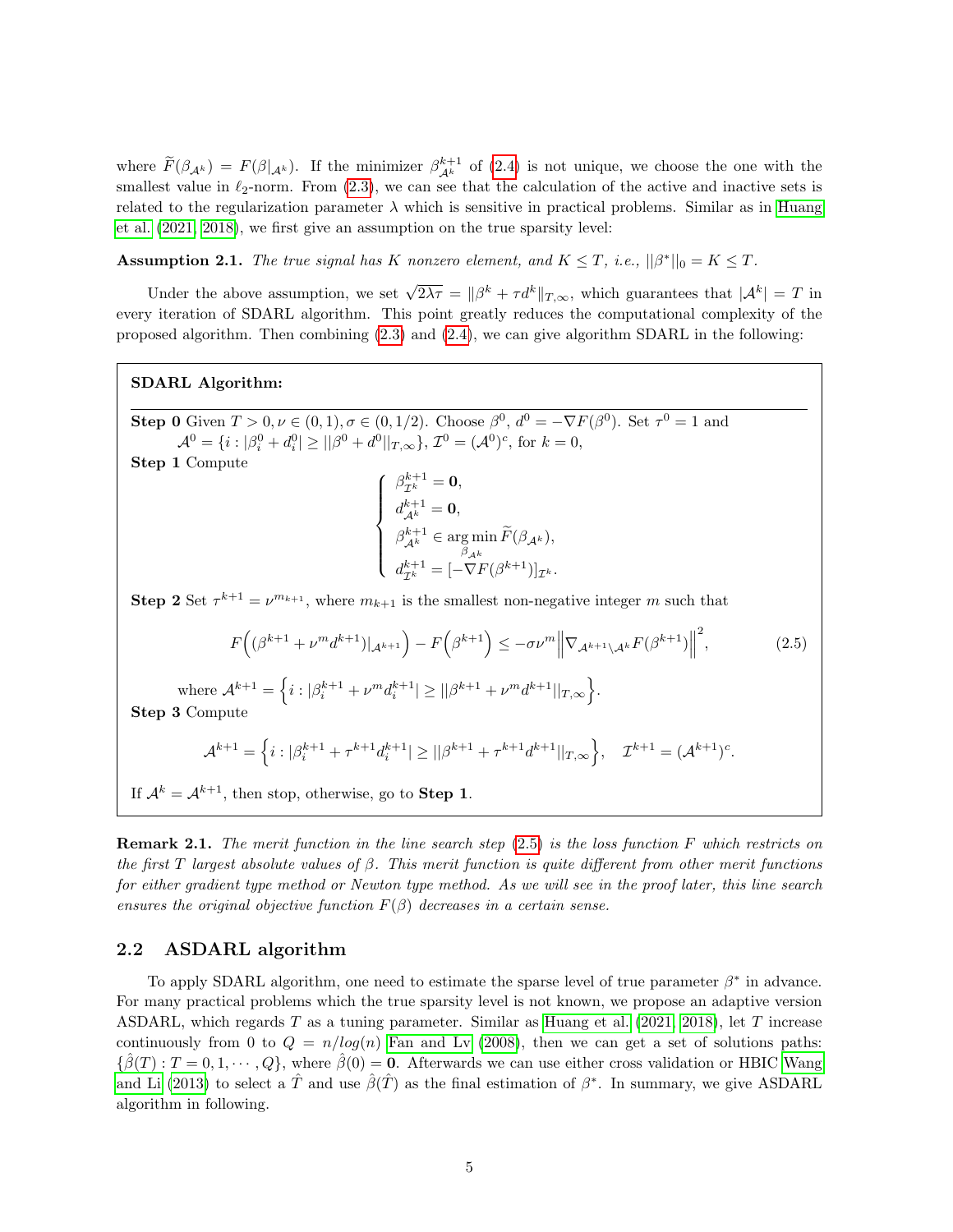#### ASDARL Algorithm:

Initialize  $\beta^0, d^0$ , integers  $\alpha$ , Q. Set  $k = 1$ . for  $k = 1, 2, \cdots$ , do Run SDARL Algorithm with  $T = \alpha k$  and with initial value  $(\beta^{k-1}, d^{k-1})$ . Denote the output by  $(\beta^k, d^k).$ if  $T > Q$  then stop else  $k = k + 1.$ end if end for

# <span id="page-5-0"></span>3 Convergence Analysis

In this section, we will conduct the theoretical analysis of SDARL algorithm. Firstly, given a positive constant s, we assume function F satisfies the following  $m_s$ -restricted strong convexity (RSC) and  $M_s$ restricted strong smoothness (RSS) which are commonly used to analyze nonconvex problems.

<span id="page-5-1"></span>**Assumption 3.1.** There exist constants  $0 < m_s \leq M_s$ , such that

$$
\frac{m_s}{2} \|\beta_1 - \beta_2\|^2 \le F(\beta_1) - F(\beta_2) - \langle \nabla F(\beta_2), \beta_1 - \beta_2 \rangle \le \frac{M_s}{2} \|\beta_1 - \beta_2\|^2, \quad \forall \|\beta_1 - \beta_2\| \le s.
$$

Remark 3.1. Assumption [3.1](#page-5-1) are the restricted strong convexity and smoothness conditions that is needed in bounding the estimation error in high- dimensional models [Wainwright](#page-21-18) [\(2019\)](#page-21-18). In the case of linear model  $y = X\beta + \epsilon$ , where  $X \in \mathbb{R}^{n \times p}$  is the design matrix with  $\sqrt{n}$ -normalized columns,  $y \in \mathbb{R}^n$  is a response vector, and  $\varepsilon \in \mathbb{R}^n$  is the additive Gaussian noise. The  $m_s$ -RSC can be established when  $X_s$  is full column rank, and  $M_s$  can be controlled by the maximum eigenvalue of the matrix  $X^{\top}X$ .

The enforceability of the termination condition  $A^k = A^{k+1}$  has been verified in [Huang et al.](#page-20-0) [\(2021,](#page-20-0) [2018\)](#page-20-7). Below we can verify the feasibility of the algorithm as long as we verify the well-defined nature of the specific line search.

<span id="page-5-2"></span>**Theorem 3.1.** Let  $\sigma \in (0, 1/2), K \leq T$  in SDARL algorithm, then the data-driven line search rule [\(2.5\)](#page-4-0) is well-defined.

Proof. See Appendix [A.2.](#page-16-0)

Remark 3.2. The proof process of Theorem [3.1](#page-5-2) shows that the establishment of the line search in this paper is very natural and has nothing to do with the parameters of restricted strong convexity and smoothness of the function F. Although a search method of step size is also proposed in [Zhou et al.](#page-22-1) [\(2021\)](#page-22-1), it is still difficult to determine the proper value because  $M_s$  is generally not easy to compute.

Moreover, from the calculation format of  $\beta^{k+1}$ , we can get

$$
F(\beta^{k+1}) - F(\beta^k) \le F(\theta^k|_{\mathcal{A}^k}) - F(\beta^k) \le -\sigma \tau^k \|\nabla_{\mathcal{A}^k \setminus \mathcal{A}^{k-1}} F(\beta^k)\|^2.
$$

Therefore, the line search guarantees the function values of iterative sequence  $\{\beta^k\}$  are in a downward trend which exactly is the state we expect. Then we establish the  $\ell_2$  estimation error between the estimator  $\beta^k$  and the target regression coefficient  $\beta^*$ .

 $\Box$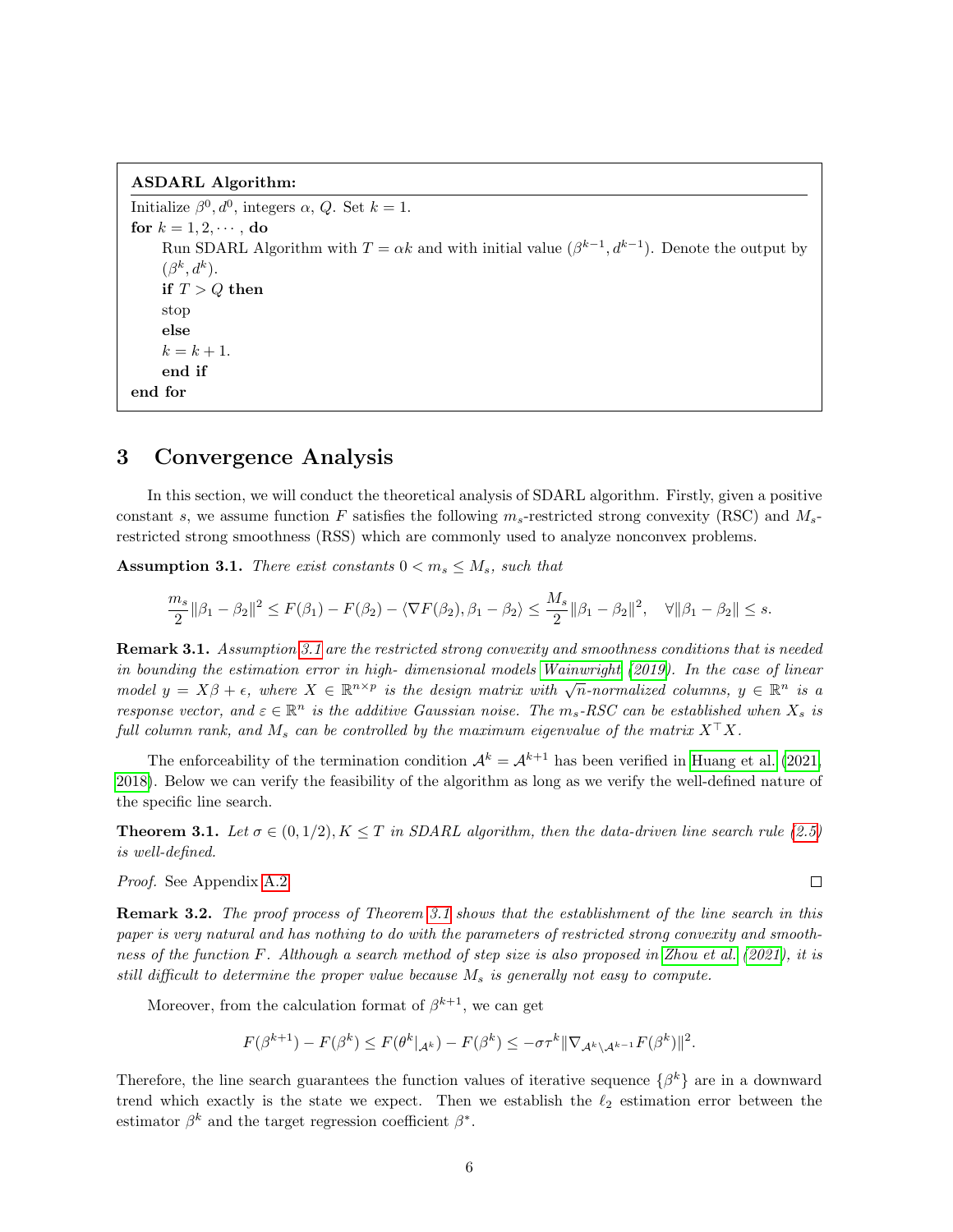<span id="page-6-2"></span>**Theorem 3.2.** Let  $\sigma \in (0, 1/2), K \leq T$  in SDARL algorithm, then before algorithm terminates, for all  $k \geq 0$ , we have

$$
\|\beta^k - \beta^*\| \le \frac{2}{m_{K+T}} \|\nabla F(\beta^*)\| + \sqrt{1 + \frac{M_{K+T}}{m_{K+T}}} (\sqrt{\eta_\tau})^k \|\beta^0 - \beta^*\|,
$$
\n(3.6)

where  $\eta_{\tau} = 1 - \frac{2\sigma \tau^k m_{K+T}}{K+1} \in (0,1)$ .

Proof. See Appendix [A.3.](#page-18-0)

**Remark 3.3.** As  $\beta^*$  is the target regression coefficient, then the first term  $\frac{2}{m_{K+T}}\|\nabla F(\beta^*)\|$  at the right of inequality [\(3.6\)](#page-6-1) reflects the noise level which is very small and can't reduce. In linear and generalized linear regression with random design,  $\|\nabla F(\beta^*)\| \leq \mathcal{O}(\sqrt{\frac{\log p}{n}})$  holds with high probability [Huang et al.](#page-20-0) [\(2021,](#page-20-0) [2018\)](#page-20-7). Here  $\eta_{\tau} \in (0,1)$  holds automatically due to the step size determined by the line search. Moreover, the second term  $\sqrt{1 + \frac{M_{K+T}}{m_{K+T}}}(\sqrt{\eta_{\tau}})^k ||\beta^0 - \beta^*||$  is related to iteration step k, and because of  $\eta_{\tau} \in (0,1)$ , we know that the value of the second term is getting smaller and smaller as k increases. When  $k > \log_{\frac{1}{\eta}}$  $(1+\frac{M_{K+T}}{m_{K+T}})\|\beta^0-\beta^*\|^2$  $\frac{1}{\delta^2}$ , the second term can tend to noise level  $\delta$ .

**Remark 3.4.** With the step size determined by line search, we bound the  $\ell_2$  error of iteration sequence  $\beta^k$ of SDARL and the target regression coefficient  $\beta^*$  without any restrictions on the parameters of restricted strong convexity and smoothness for loss function F. However, the  $\ell_{\infty}$  error bound in [\(Huang et al.,](#page-20-0) [2021,](#page-20-0) Theorem 1) needs the parameter of restricted strong smoothness of function F to be less than  $\frac{1}{T}$ , which is not easy to verify in practical problems.

**Remark 3.5.** It is worth noting that the sequence of objective function value converges linearly which can be obtained from [\(A.8\)](#page-18-1).

The following theorem establishes the support recovery property of SDARL algorithm.

<span id="page-6-3"></span>**Theorem 3.3.** Assuming  $\sigma \in (0, 1/2), K \leq T$ ,  $\beta^0 = \mathbf{0}$  and  $\|\beta^*_{\mathcal{A}^*}\|_{\min} \geq \frac{3}{m_{K+T}} \|\nabla F(\beta^*)\|$  in SDARL algorithm, then we have

$$
\mathcal{A}^* \subseteq \mathcal{A}^k,\tag{3.7}
$$

if  $k > \log_{\frac{1}{\eta_{\tau}}} 9(1 + \frac{M_{K+T}}{m_{K+T}}) \frac{\|\beta^*\|^2}{\|\beta^*_{\mathcal{A}^*}\|_{\mathfrak{m}}^2}$  $\frac{\|\beta\|}{\|\beta^*_{\mathcal{A}^*}\|_{\min}^2}$ .

Proof. See Appendix [A.4.](#page-19-5)

**Remark 3.6.** The condition  $\|\beta^*_{A^*}\|_{\min} \ge \frac{3}{m_{K+T}} \|\nabla F(\beta^*)\|$  is required for the target  $\beta^*$  to be detectable [Wainwright](#page-21-18) [\(2019\)](#page-21-18).

# <span id="page-6-0"></span>4 Numerical results

In this section, we provide several numerical examples to highlight the effectiveness and superiority of SDARL and ASDARL algorithms. These examples are linear and logistic regression problems. First we compare SDARL with GSDAR to show the advantage of the line search technique. Then we verify the superiority of the proposed algorithms by comparing with LASSO, MCP and SCAD methods which are implemented by the R package "ncvreg" [Breheny and Huang](#page-19-1) [\(2011\)](#page-19-1). We use 10-fold cross validation to select a  $\beta$  from its output for comparing.

 $\Box$ 

<span id="page-6-1"></span> $\Box$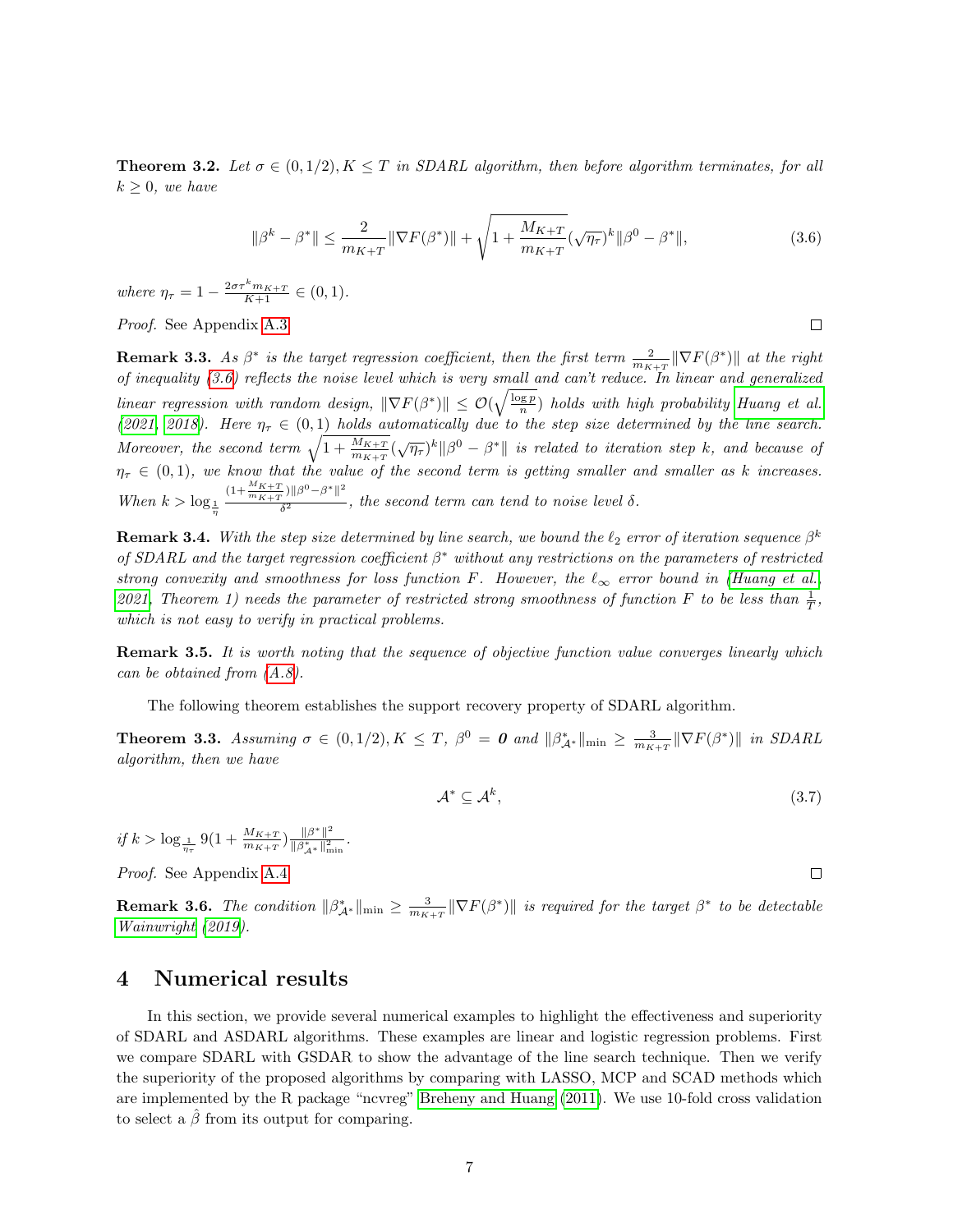In terms of numerical comparison, we consider some commonly used indicators, such as the average relative error ARE =  $\frac{1}{100} \sum \frac{||\hat{\beta} - \beta^*||}{||\beta^*||}$ , average positive discovery rate APDR =  $\frac{1}{100} \sum \frac{|\hat{\mathcal{A}} \cap \mathcal{A}^*|}{|\mathcal{A}^*|}$ , average false discovery rate AFDR =  $\frac{1}{100} \sum \frac{|\hat{\mathcal{A}} \cap \mathcal{A}^{*c}|}{|\hat{\mathcal{A}}|}$  and average combined discovery rate ACDR = APDR + (1 − AFDR) [Huang et al.](#page-20-0) [\(2021\)](#page-20-0); [Luo and Chen](#page-20-17) [\(2014\)](#page-20-17). The selection consistency of a algorithm means that  $APDR = 1, AFDR = 0$  and  $ACDR = 2$ . In addition, since the purpose of logistic regression problem is to classify, so we also consider average classification accuracy rate (ACAR) for comparison. We uniformly set the parameters in line search as  $\nu = 0.9$ ,  $\sigma = 0.1$ , and other parameters will be given according to specific issues.

### 4.1 Linear regression

For the linear regression problems, we here consider the function  $F(\beta)$  as the least square estimation function, i.e.,  $F(\beta) = \frac{1}{2n} ||X\beta + \beta_0 - y||^2$ , where  $X \in \mathbb{R}^{n \times p}$  is the design matrix with  $\sqrt{n}$ -normalized columns,  $\beta_0$  is an *n*-dimensional intercept item with each component being 1, y is the response variable. We next use an illustrative example to analyze the effectiveness of the proposed line search.

#### <span id="page-7-0"></span>4.1.1 An illustrative example

In this simulation example, we first generate an  $n \times p$  matrix  $\bar{X}$  whose rows are drawn independently from  $\mathcal{N}(0,\Sigma)$  with  $\Sigma_{jk} = \rho^{|j-k|}, 1 \leq j, k \leq p$ , and then obtain coefficient matrix X by normalizing its columns to the  $\sqrt{n}$  length. In order to generate the target regression coefficient  $\beta^* \in \mathbb{R}^p$ , we randomly select a subset of  $\{1, \dots, p\}$  to form the active set  $\mathcal{A}^*$  with  $|\mathcal{A}^*| = K < n$ . Let  $R = m_2/m_1$ , where  $m_2 = ||\beta^*_{\mathcal{A}^*}||_{max}$  and  $m_1 = ||\beta^*_{\mathcal{A}^*}||_{min} = 1$ . Then the K nonzero coefficients in  $\beta^*$  are uniformly distributed in  $(m_1, m_2)$ . The response variable is generated by  $y = X\beta^* + \beta_0 + \varepsilon$  where  $\varepsilon \in \mathbb{R}^n$  is the additive Gaussian noise and generated independently from  $\mathcal{N}(0, \sigma_1^2)$ . We consider the problem setting of  $n = 500$ ,  $p = 1000$ ,  $\rho = 0.2, \sigma_1 = 1, R = 100.$ 

Firstly, we analyze the advantage of the line search designed in this paper by comparing the SDARL with its version of a fixed step size  $\tau = 1$ , i.e., SDAR in [Huang et al.](#page-20-7) [\(2018\)](#page-20-7). Based on 100 independent replications, the calculation results of the relative error, positive discovery rate, false discovery rate and combined discovery rate of this two algorithms are revealed in Figure [1.](#page-8-0) It can be seen directly that, the SDARL algorithm has higher regression accuracy, more accurate variable selection and more stable performance in comparison with SDAR. This phenomenon is sufficient to illustrate the necessity and effectiveness of the line search proposed in this paper for linear regression problems.

In addition, we show the effectiveness of SDARL algorithm based on the average relative error and average number of iterations of 100 independent experiments with different sparsity levels  $K = 5:5:50$ . We also consider the influence of the correlation level  $\rho = 0.2 : 0.3 : 0.8$ , and the specific results are shown in Figure [2.](#page-8-1) Firstly, from the values of the average relative error, it can be seen that the estimated coefficient  $\hat{\beta}$  and the target coefficient  $\beta^*$  have a very high degree of fusion. Moreover, the average number of iterations of SDARL is almost on the rise as the sparsity level increase from 5 to 50 for every  $\rho$ . But the average number of iterations only reaches about 5 when  $\rho = 0.2$  and 0.5, and does not exceed 10 when  $\rho = 0.8$ . This phenomenon fully illustrates the convergence speed of SDARL algorithm is fast.

#### 4.1.2 Influence of the model parameters

In this part, we consider the influence of model parameters  $\{n, p, K, \rho\}$  on APDR, AFDR and ACDR of ASDARL, LASSO, MCP and SCAD methods. We use the same method of data generation as the previous section. All simulation experiments in this subsection are based on 10 independent replications. The specific values of the parameters are shown below the corresponding figure. The simulation results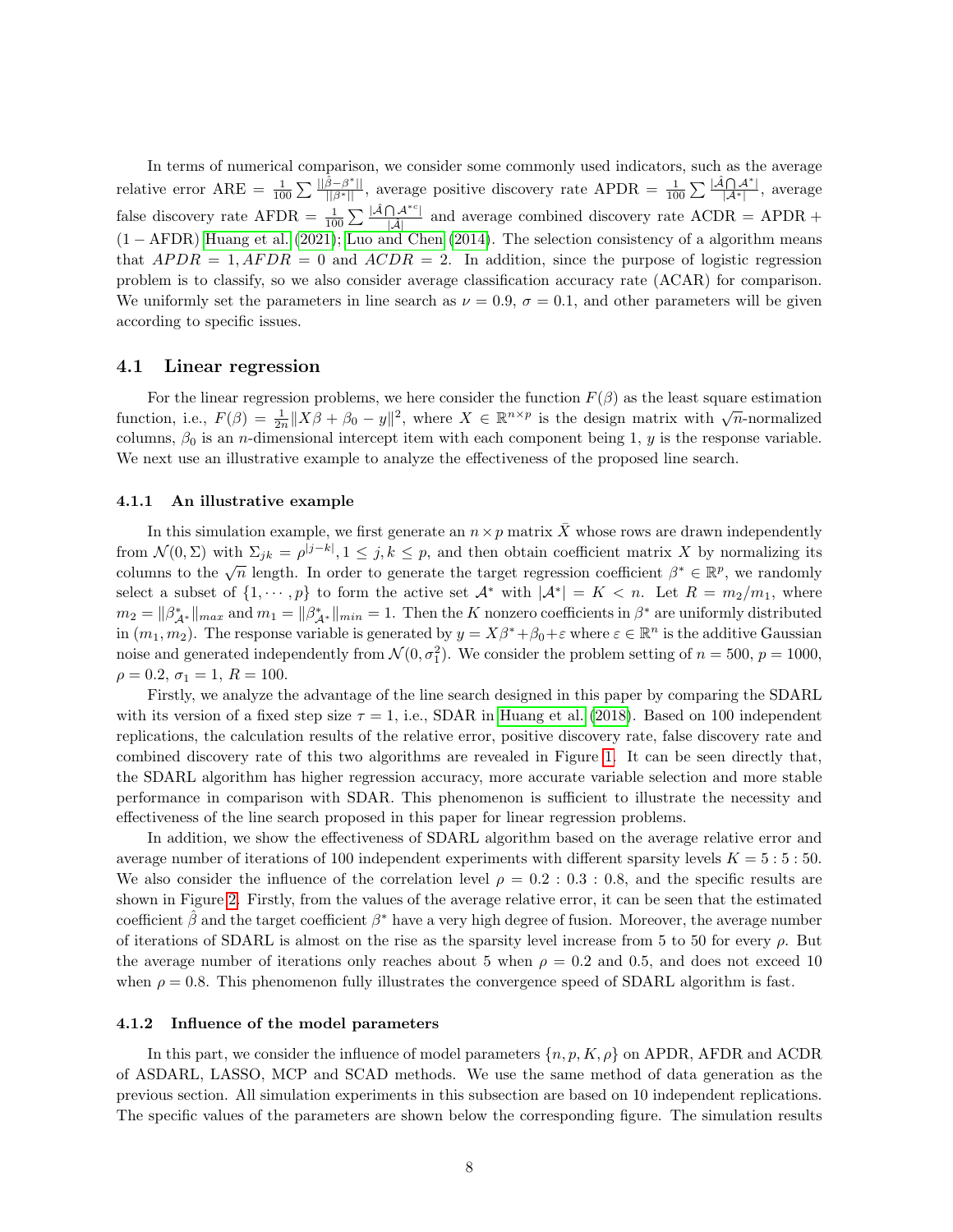<span id="page-8-0"></span>

Figure 1: The comparison between SDARL and its version with a fixed step size  $\tau = 1$  in linear regression problems

<span id="page-8-1"></span>

Figure 2: From left to right: the average relative error and average number of iterations of SDARL for linear regression as sparsity level K increases.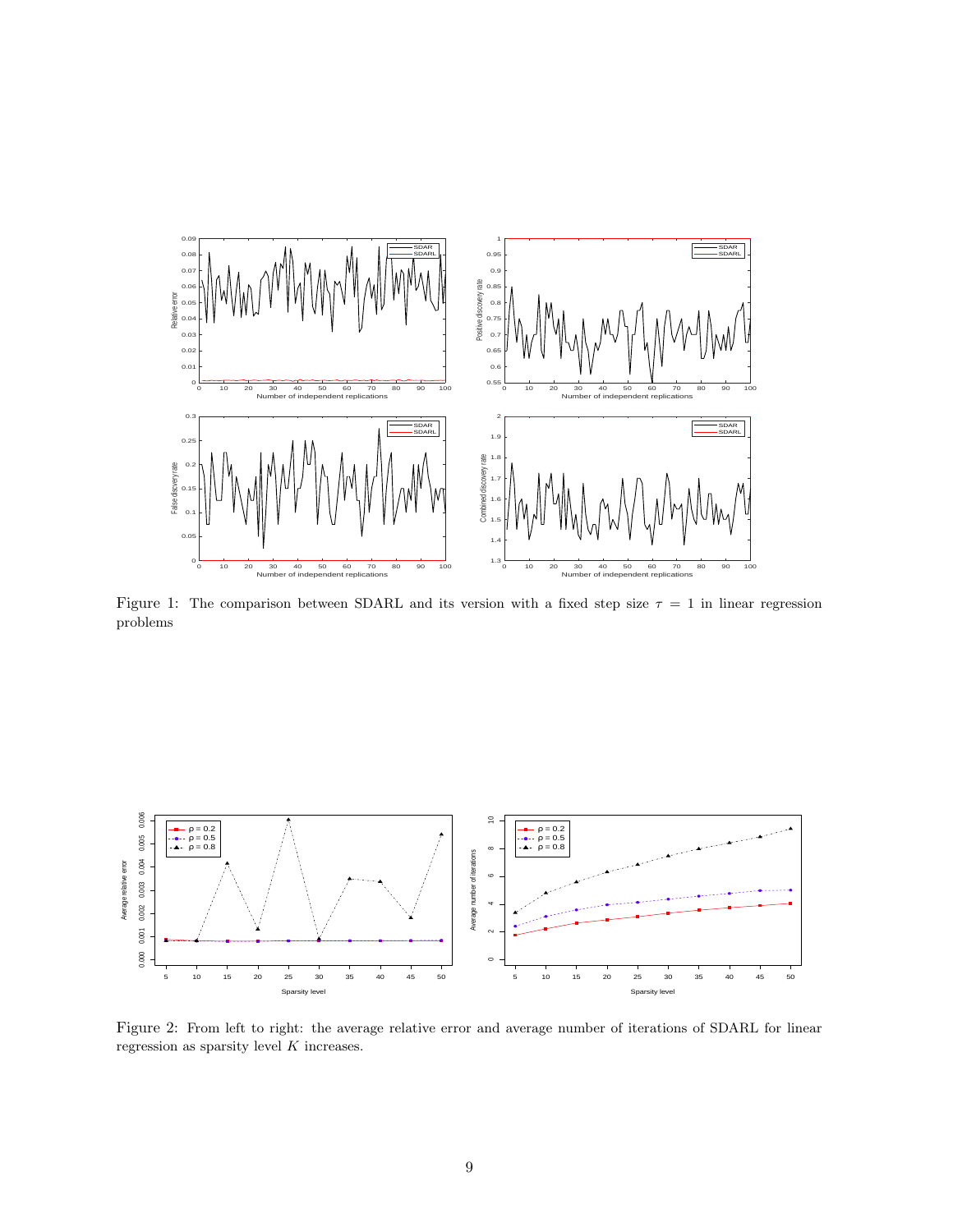<span id="page-9-0"></span>

Figure 3: Numerical results (ARDR, AFDR, ACDR) of the influence of sample size in linear regression problems with  $n = 50$ : 50: 400,  $p = 1000$ ,  $K = 20$ ,  $R = 5$ ,  $\rho = 0.2$ .



Figure 4: Numerical results (ARDR, AFDR, ACDR) of the influence of dimension in linear regression problems with  $n = 100$ ,  $p = 200$ : 100: 1000,  $K = 10$ ,  $R = 100$ ,  $\rho = 0.2$ .

are given in Figure [3-](#page-9-0) Figure [6.](#page-10-0) It can be seen that ASDARL can always have the largest values on APDR and ACDR, and have the least values on AFDR with the changing of each considered parameter. This phenomena fully illustrates that ASDARL algorithm is generally more accurate, more efficient and more stable than LASSO, MCP and SCAD.

#### <span id="page-9-1"></span>4.1.3 Numerical comparison

In this subsection, we use random synthetic data to compare the accuracy and efficiency of SDARL, ASDARL, LASSO, MCP and SCAD methods. For the design matrix X, we first generate an  $n \times p$  random Gaussian matrix  $\bar{X}$  whose entries are i.i.d.  $\mathcal{N}(0,1)$ , and then normalize its columns to the  $\sqrt{n}$  length.



Figure 5: Numerical results (ARDR, AFDR, ACDR) of the influence of sparsity level in linear regression problems with  $n = 200$ ,  $p = 500$ ,  $K = 10:10:70$ ,  $R = 10$ ,  $\rho = 0.2$ .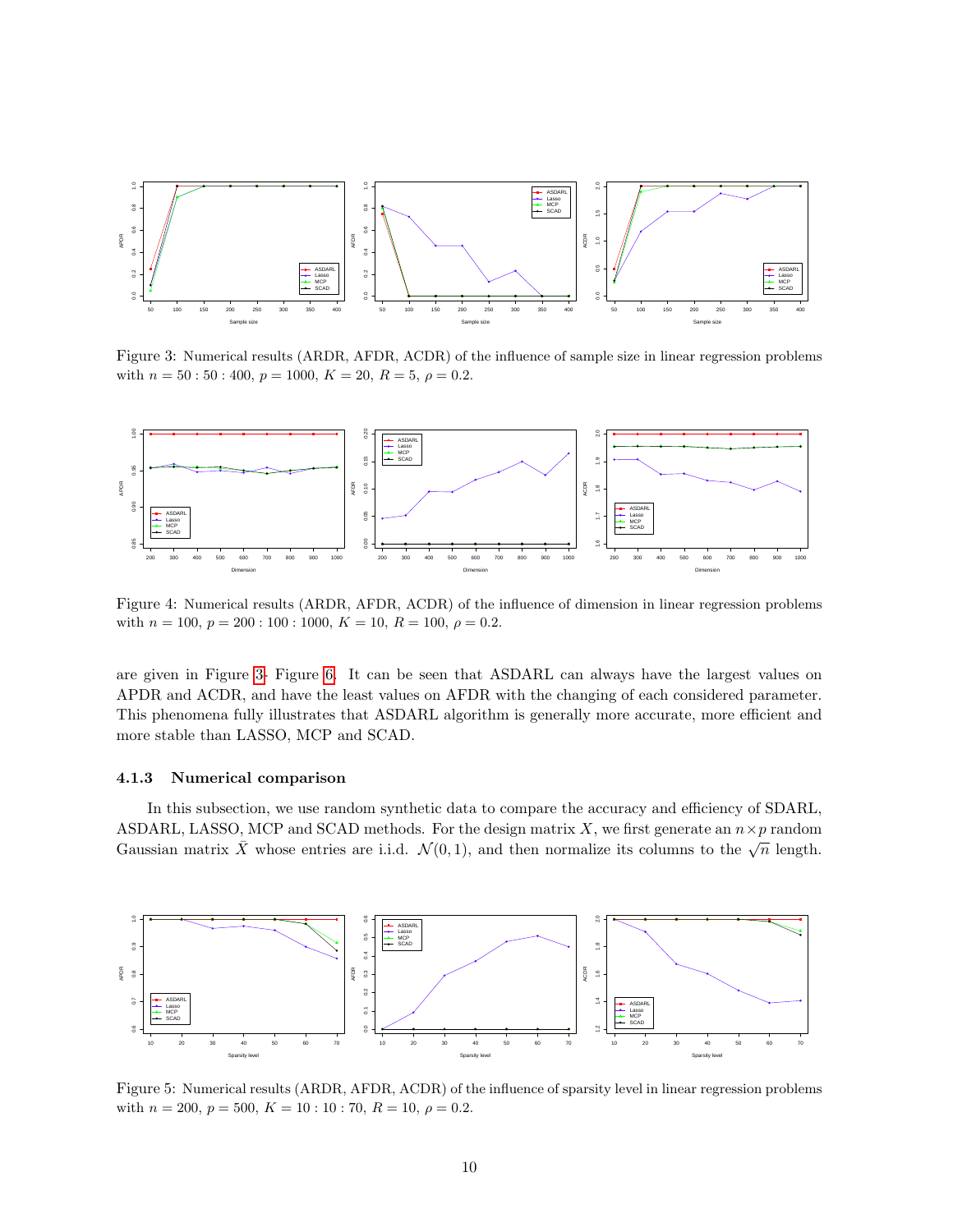<span id="page-10-0"></span>

Figure 6: Numerical results (ARDR, AFDR, ACDR) of the influence of correlation in linear regression problems with  $n = 200$ ,  $p = 500$ ,  $K = 20$ ,  $R = 100$ ,  $\rho = 0.1 : 0.1 : 0.8$ .

Then X is generated with  $X_1 = \overline{X}_1$ ,  $X_p = \overline{X}_p$  and  $X_j = \overline{X}_j + \rho(\overline{X}_{j+1} + \overline{X}_{j-1}), j = 2, \dots, p-1$ . The K nonzero elements of underlying regression coefficient  $\beta^*$  are uniformly distributed in  $[m_1, m_2]$ , where  $m_1 = 5\sqrt{2\log(p)/n}$  and  $m_2 = R * m_1$ . The K nonzero elements are randomly assigned to K components of  $\beta^*$ . Then the response variable is generated by  $y = X\beta^* + \beta_0 + \varepsilon$ . Here we consider the problem setting of  $n = 800$ ,  $p = 5000$ ,  $K = 100$ ,  $\sigma_1 = 1$ ,  $R = 100$ . We run ASDARL with  $\alpha = 50$ . We also take the influence of matrix correlation coefficient  $\rho$  into account and set  $\rho = 0.2 : 0.3 : 0.8$ . Based on 100 independent replications, we obtain the specific values of ARE, CPU time (Time(s)), APDR, AFDR and ACDR in Table [1.](#page-11-0) The standard deviations of ARE and Time(s) are shown in the corresponding parentheses. For convenience, we mark the numbers in boldface to indicate the best performers (the tables below are the same).

From Table [1,](#page-11-0) we can conclude that ASDARL can always get the smallest values of ARE for these correlation coefficients  $\rho$ , and the relative errors of SDARL are also significantly smaller than those of LASSO, MCP and SCAD. In comparison, the SDARL algorithm has a faster calculation speed. Since ASDARL needs to adjust the parameter  $T$ , so it consumes more calculation time. The standard deviations in parentheses also illustrate the stability of the algorithms in this paper. Weighing the three values in the last column of Table [1,](#page-11-0) we can find that the proposed algorithms have better performance in model selection. In summary, compared with the mentioned algorithms, SDARL and ASDARL algorithms have obvious numerical advantages for linear regression problems.

### 4.2 Logistic regression

In this section, we make some simulations and real data analysis in logistic regression model to illustrate the performance of SDARL and ASDARL algorithms. Here, we regard  $F(\beta)$  as the negative logarithmic likelihood function, i.e.,  $F(\beta) = \frac{1}{n} \sum_{i=1}^{n} [\ln(1 + e^{X_i^{\top} \beta}) - y_i X_i^{\top} \beta]$ . We firstly analyze the advantages of line search mentioned in this paper.

#### 4.2.1 An illustrative example

In the example, we generate matrix X and the underlying regression coefficient  $\beta^*$  in the same way as described in Section [4.1.1.](#page-7-0) Then the response variable is generated according to  $y_i \sim Binomial(1, p_i)$ , where  $p_i = \frac{1}{1 + \exp(-X_i^{\top} \beta^*)}, i = 1, \cdots, n$ . Since logistic regression model aims to classify, we randomly choose 80% of the samples as the training set and the rest for the test set. Here we set  $n = 300, p =$  $5000, K = 10, \rho = 0.2$ . Based on 100 independent replications, we compare SDARL algorithm with its version of a fixed step size  $\tau = 1$ , i.e., GSDAR in [Huang et al.](#page-20-0) [\(2021\)](#page-20-0) by classification accuracy rate, positive discovery rate, false discovery rate and combined discovery rate. The specific calculation results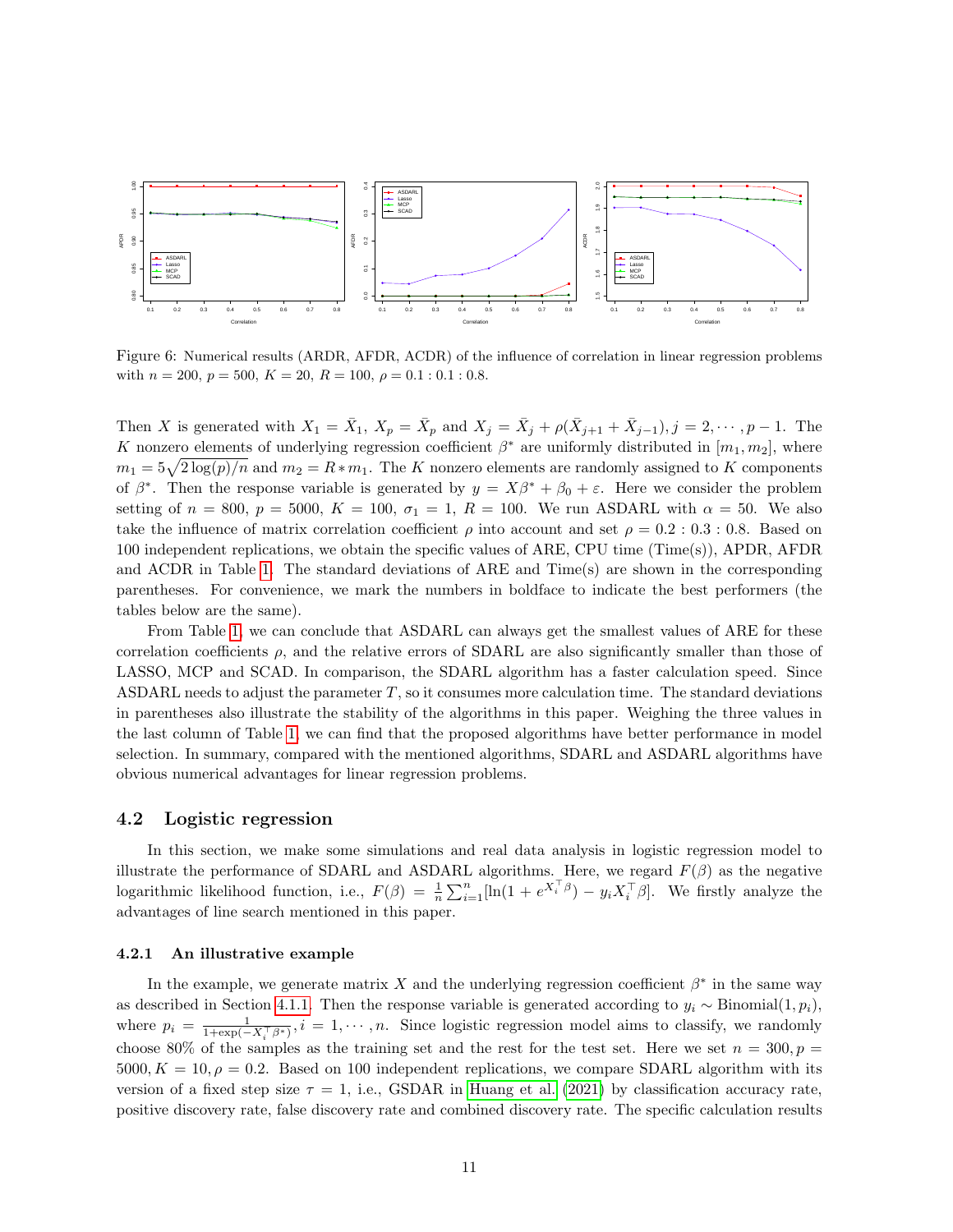<span id="page-11-0"></span>

| $\rho$ | Algorithm     | $_{\rm ARE}$          | Time(s)            | (APDR, AFDR, ACDR)       |
|--------|---------------|-----------------------|--------------------|--------------------------|
| 0.2    | <b>LASSO</b>  | 1.41e-1 $(1.59e-2)$   | $6.35(1.56e-1)$    | (0.9334, 0.2640, 1.6694) |
|        | MCP           | 3.64e-2 $(7.26e-3)$   | $6.51(1.39e-1)$    | (0.9363, 0.0000, 1.9363) |
|        | <b>SCAD</b>   | 5.03e-2 $(9.62e-3)$   | $6.54(1.48e-1)$    | (0.9356, 0.0000, 1.9356) |
|        | <b>SDARL</b>  | $8.62e-4$ (7.90e-5)   | $4.35(4.72e-1)$    | (1.0000, 0.0000, 2.0000) |
|        | <b>ASDARL</b> | $8.62e-4$ (7.90e-5)   | $17.60(1.52+0)$    | (1.0000, 0.0000, 2.0000) |
| 0.5    | <b>LASSO</b>  | 1.61e-1 $(2.27e-2)$   | $6.61(1.66e-1)$    | (0.9223, 0.3298, 1.5925) |
|        | <b>MCP</b>    | $1.56e-1$ $(1.24e-1)$ | $6.45(1.87e-1)$    | (0.9066, 0.0371, 1.8695) |
|        | <b>SCAD</b>   | 1.15e-1 $(8.88e-2)$   | $6.79(2.51e-1)$    | (0.9191, 0.0216, 1.8975) |
|        | <b>SDARL</b>  | 7.50e-2 $(9.92e-2)$   | 6.31 $(7.42e-1)$   | (0.9721, 0.0279, 1.9442) |
|        | <b>ASDARL</b> | 4.14e-3 $(2.89e-2)$   | $22.89(1.90+0)$    | (0.9997, 0.1502, 1.8495) |
| 0.8    | <b>LASSO</b>  | 1.64e-1 $(2.19e-2)$   | $6.82(3.07e-1)$    | (0.9192, 0.3420, 1.5772) |
|        | <b>MCP</b>    | 5.53e-2 $(2.68e-2)$   | $6.56$ $(2.08e-2)$ | (0.9207, 0.0068, 1.9139) |
|        | <b>SCAD</b>   | 6.18e-2 $(1.89e-2)$   | $7.17(4.52e-1)$    | (0.9268, 0.0056, 1.9212) |
|        | <b>SDARL</b>  | $8.21e-3(2.66e-2)$    | $7.46(7.85e-1)$    | (0.9952, 0.0048, 1.9904) |
|        | <b>ASDARL</b> | 7.81e-4 $(3.47e-4)$   | $25.72(2.36e+0)$   | (1.0000, 0.0700, 1.9300) |

Table 1: Numerical comparison in linear regression with  $n = 800$ ,  $p = 5000$ ,  $K = 100$ ,  $R = 100$  and  $\rho = 0.2 : 0.3 : 0.8.$ 

are shown in Figure [7.](#page-12-0) It is clear that the classification accuracy rates of the SDARL algorithm are always much higher than those of the GSDAR algorithm. In addition, for SDARL, the values of positive discovery rate are always closer to 1, the values of false discovery rate are closer to 0, and the values of combined discovery rate are always closer to 2, while GSDAR are far inferior. These results show that the line search proposed in this paper is very necessary and effective for logistic regression problems.

In addition, in order to test the effectiveness of SDARL algorithm for logistic regression problems, we give the average classification accuracy rate and average number of iterations with different sparsity levels  $K = 5 : 5 : 50$  in Figure [8.](#page-12-1) Here we also consider the influence of matrix correlation and take  $\rho = 0.2 : 0.3 : 0.8$ . We can see that, as the sparsity level K increases, the average classification accuracy rates of Algorithm SDARL are all above 80%, and the average numbers of iterations are all below 11 for each  $\rho$ . These are sufficient to illustrate the effectiveness and rapid convergence of SDARL for logistic regression problems.

#### 4.2.2 Influence of the model parameters

In this part, we also consider the influence of the model parameters  $\{n, p, K, \rho\}$  on the performance of ASDARL, LASSO, MCP and SCAD methods for logistic regression problems. We generate the data as above subsection and show the simulation results in Figure [9-](#page-13-0) Figure [12](#page-13-1) based on 10 independent replications. We can see that the values of APDR for LASSO, MCP and SCAD are higher than that of SDARL, but the gap is not big. However, the values of AFDR and ACDR for ASDARL algorithm are closer to the requirements of variable selection. Therefore, ASDARL can simultaneously select the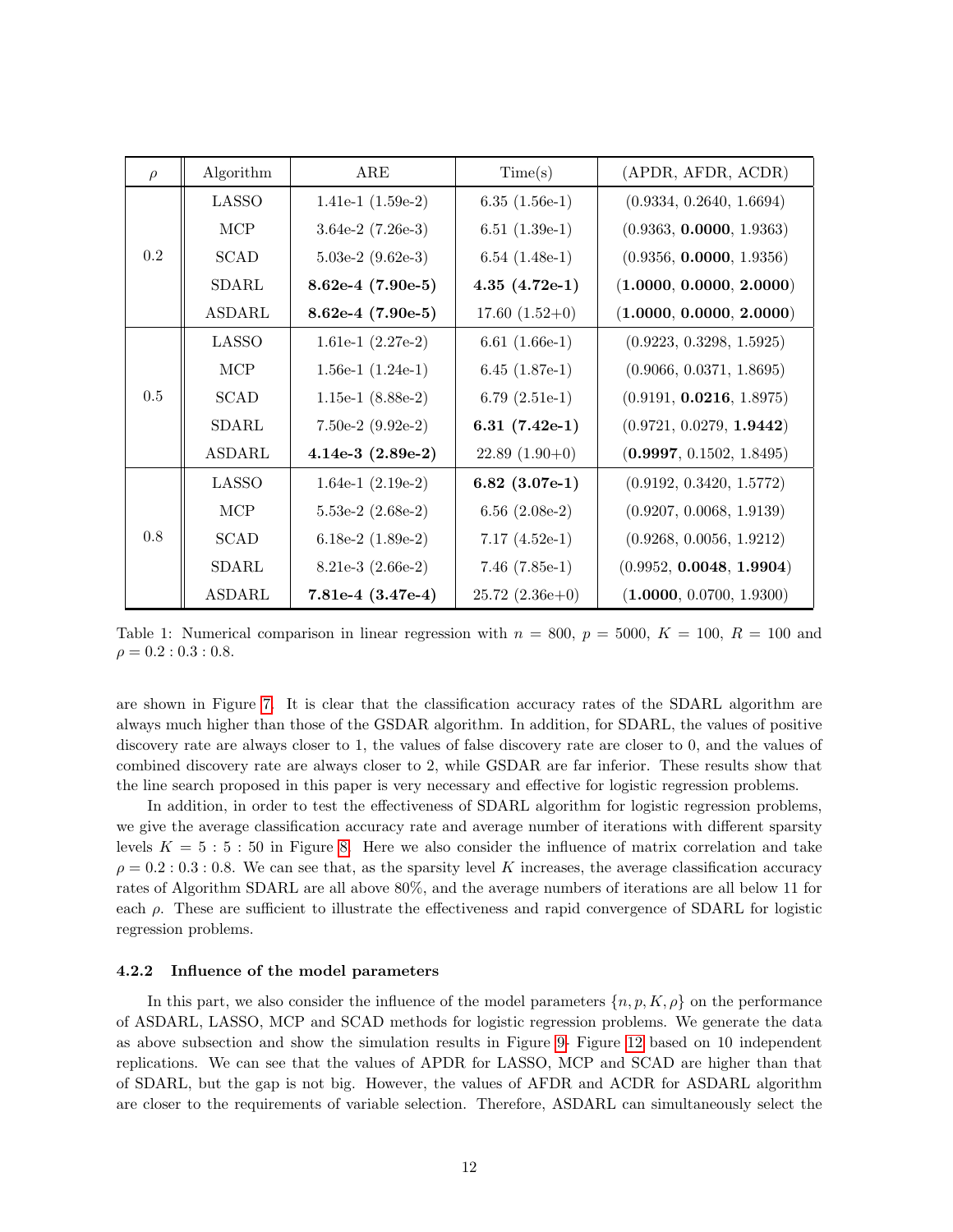<span id="page-12-0"></span>

Figure 7: The comparison between SDARL and its version with a fixed step size  $\tau = 1$  in logistic regression problems

relevant variables and avoid the irrelevant variables, thus reduce the complexity of the model.

#### 4.2.3 Numerical comparison with synthetic data

Based on 100 independent replications, we here compare the performance of LASSO, MCP and SCAD with the proposed methods in terms of ACAR, ARE, Time(s), APDR, AFDR and ACDR with synthetic data. We generate matrix X and the underlying regression coefficient  $\beta^*$  in the same way as described in Section [4.1.3.](#page-9-1) We give the numerical results in Table [2](#page-14-1) with problem setting  $p = 5000$ ,  $n = 300, K = 10, R = 100$  for three kinds of correlation  $\rho = 0.2 : 0.3 : 0.8$ . We can see that the five algorithms considered in this paper can effectively solve the simulation problems. A closer look shows that SDARL and its adaptive version ASDARL have exactly the same results except for the CPU time.

<span id="page-12-1"></span>

Figure 8: From left to right: the average classification accuracy rate and average number of iterations of SDARL for logistic regression as sparsity level  $K$  increases.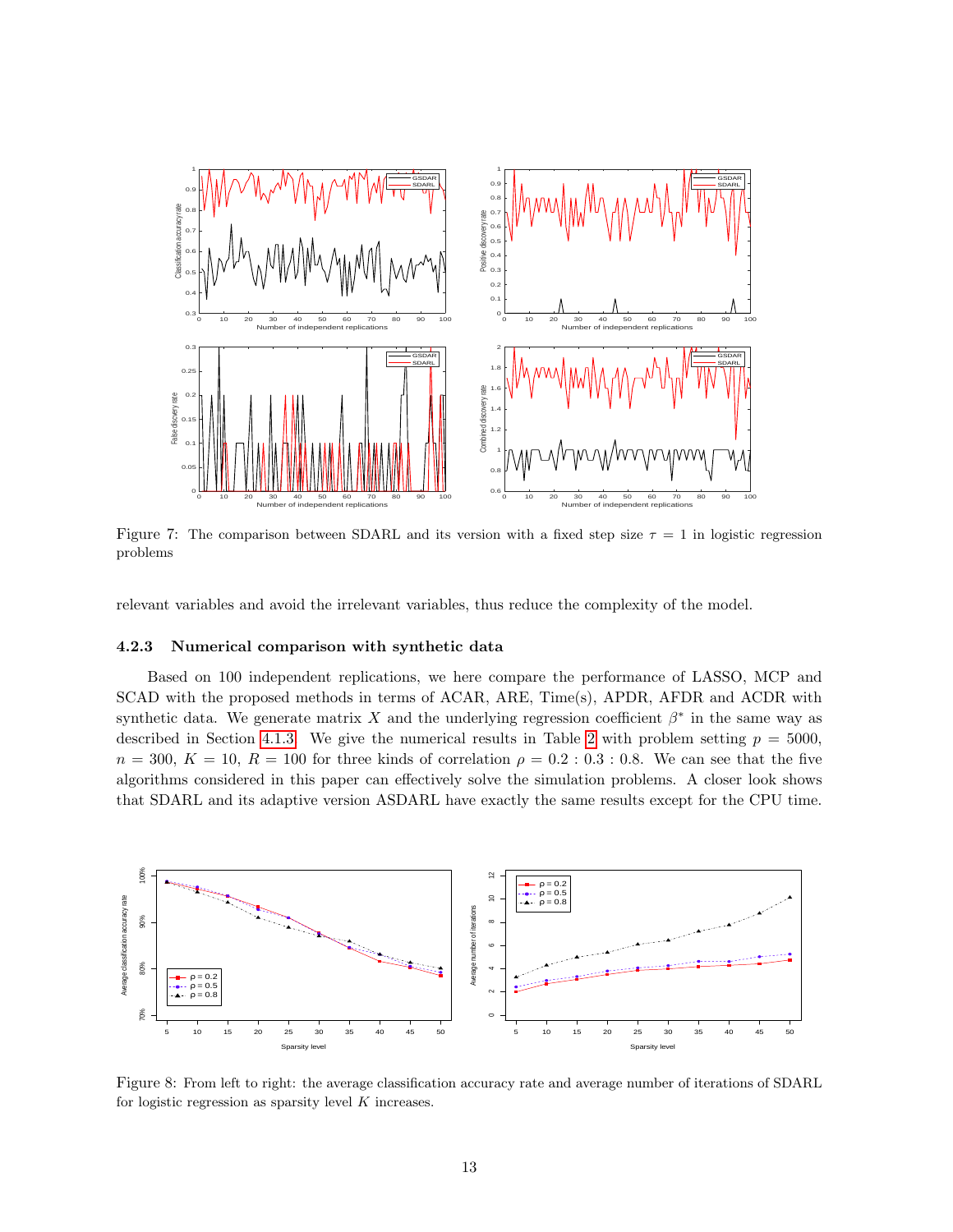<span id="page-13-0"></span>

Figure 9: Numerical results (ARDR, AFDR, ACDR) of the influence of sample size in logistic regression problems with  $n = 100$ : 50: 400,  $p = 500$ ,  $K = 5$ ,  $R = 10$ ,  $\rho = 0.2$ .



Figure 10: Numerical results (ARDR, AFDR, ACDR) of the influence of ambient dimension in logistic regression problems with  $n = 200$ ,  $p = 200 : 100 : 800$ ,  $K = 5$ ,  $R = 10$ ,  $\rho = 0.2$ .



Figure 11: Numerical results (ARDR, AFDR, ACDR) of the influence of sparsity level in logistic regression problems with  $n = 800$ ,  $p = 1000$ ,  $K = 5:5:35$ ,  $R = 10$ ,  $\rho = 0.2$ .

<span id="page-13-1"></span>

Figure 12: Numerical results (ARDR, AFDR, ACDR) of the influence of correlation in logistic regression problems with  $n = 500$ ,  $p = 1000$ ,  $K = 10$ ,  $R = 10$ ,  $\rho = 0.1 : 0.1 : 0.8$ .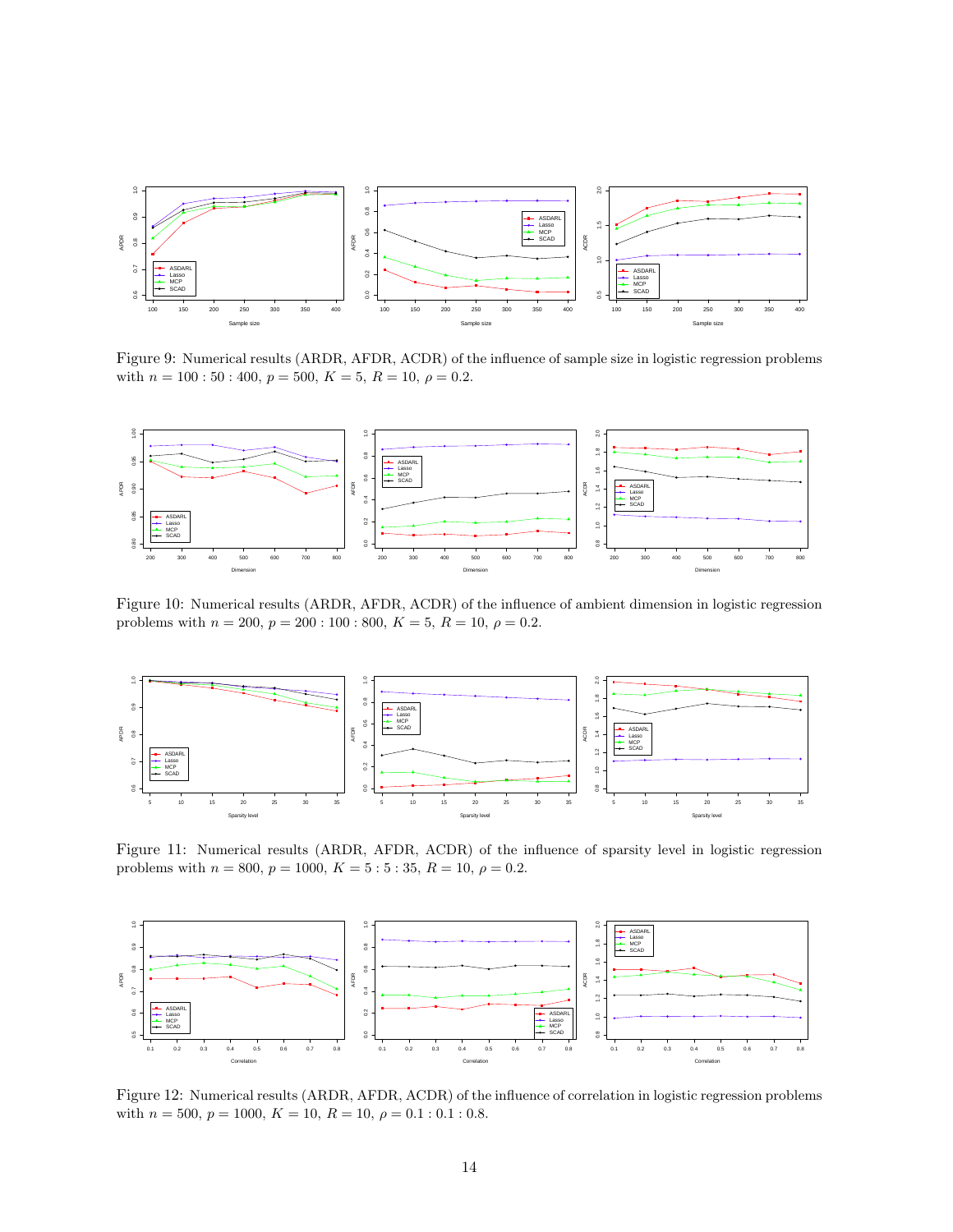This is because the ASDARL algorithm needs to run with different T, this will inevitably increase the CPU time. Then the above phenomenon in the table is reasonable. In addition, from the perspective of comparing, it can be seen that MCP always has a relatively higher classification accuracy rate with different  $\rho$ . SDARL has obvious advantages in average relative error and CPU time. From the results in the last column, we can see that the five algorithms have similar ability to select relevant variables, while MCP, SDARL and ASDARL tend to select fewer irrelevant variables than LASSO and SCAD.

<span id="page-14-1"></span>

| $\mathcal{O}$ | Algorithm | ACAR                  | $_{\rm ARE}$          | Time(s)         | (APDR, AFDR, ACDR)       |
|---------------|-----------|-----------------------|-----------------------|-----------------|--------------------------|
|               | LASSO     | 86.91% (4.71e-2)      | $9.89e-1(2.96e-3)$    | $2.21(1.26e-1)$ | (0.7790, 0.9161, 0.8629) |
| 0.2           | MCP       | 93.88% (3.87e-2)      | $9.48e-1(2.57e-2)$    | $3.68(5.38e-1)$ | (0.779, 0.2114, 1.5676)  |
|               | SCAD      | 93.68% (4.08e-2)      | $9.42e-1(4.59e-2)$    | $4.28(9.17e-1)$ | (0.8030, 0.5193, 1.2837) |
|               | SDARL     | 92.08% (4.85e-2)      | $6.46e-1$ $(2.07e-1)$ | $0.56(1.84e-1)$ | (0.7180, 0.2820, 1.4360) |
|               | ASDARL    | 92.08% (4.85e-2)      | $6.46e-1$ $(2.07e-1)$ | $1.61(5.64e-1)$ | (0.7180, 0.2820, 1.4360) |
| 0.5           | LASSO     | 87.43% (5.01e-2)      | $9.91e-1(2.52e-3)$    | $2.19(1.13e-1)$ | (0.7670, 0.9148, 0.8522) |
|               | MCP       | 94.46% (3.56e-2)      | $9.54e-1(2.81e-2)$    | $3.77(5.62e-1)$ | (0.765, 0.2374, 1.5276)  |
|               | SCAD      | 94.05% (3.85e-2)      | $9.54e-1(2.39e-2)$    | $4.41(1.09e+0)$ | (0.7870, 0.5190, 1.268)  |
|               | SDARL     | $92.53\%$ $(4.65e-2)$ | $7.30e-1(1.61e-1)$    | $0.73(2.19e-1)$ | (0.7090, 0.2910, 1.4180) |
|               | ASDARL    | 92.53% (4.65e-2)      | $7.30e-1$ $(1.61e-1)$ | $1.89(6.44e-1)$ | (0.7090, 0.2910, 1.4180) |
| 0.8           | LASSO     | 86.31% (4.95e-2)      | $9.93e-1$ $(2.01e-3)$ | $2.31(1.29e-1)$ | (0.7550, 0.9129, 0.8421) |
|               | MCP       | 93.55% (4.45e-2)      | $9.64e-1(2.31e-2)$    | $3.95(6.41e-1)$ | (0.7610, 0.2234, 1.5376) |
|               | SCAD      | 93.31\% (4.54e-2)     | $9.62e-1(2.50e-2)$    | $4.29(1.04e+0)$ | (0.7980, 0.5208, 1.2772) |
|               | SDARL     | $91.60\%$ (5.60e-2)   | $8.38e-1$ $(1.06e-1)$ | $0.96(2.89e-1)$ | (0.6870, 0.3130, 1.3740) |
|               | ASDARL    | $91.60\%$ (5.60e-2)   | $8.38e-1$ $(1.06e-1)$ | $2.07(5.68e-1)$ | (0.6870, 0.3130, 1.3740) |

Table 2: Numerical comparison in logistic regression with  $n = 300$ ,  $p = 5000$ ,  $K = 10$ ,  $R = 100$  and  $\rho = 0.2 : 0.3 : 0.8$ .

#### 4.2.4 Numerical comparison with real data

In this section, we carry out numerical comparisons with five real data sets: duke breast-cancer, colon-cancer, leukemia, madelon and splice. These data sets can be downloaded from [https://www.](https://www.csie.ntu.edu.tw/~cjlin/libsvmtools/datasets/) [csie.ntu.edu.tw/~cjlin/libsvmtools/datasets/](https://www.csie.ntu.edu.tw/~cjlin/libsvmtools/datasets/). We first delete the vacant items, and then replace the values  $-1$  with 0 in response variable y. We compare SDARL/ASDARL with LASSO, MCP and SCAD in terms of classification accuracy rate (CAR), CPU time (Time(s)) and the number of selected variables (NSV). Let  $T = \gamma n / \log(n)$  in SDARL, where  $\gamma$  is a positive and finite constant. When the data set has no testing data, we get the classification accuracy rate through the training set itself. The numerical results are showed in Table [3.](#page-15-1) Below each data name, we give the data information in the form of (features dimensionality, training size, testing size). Numerical results show that the proposed algorithms in this paper are comparable to LASSO, MCP and SCAD for the considered real data.

# <span id="page-14-0"></span>5 Conclusion

This paper mainly focuses on high-dimensional data analysis with sparse assumption and considers regression models with  $\ell_0$ -penalty. Based on support detection using primal and dual information and root finding, we propose a data-driven line search rule to adaptively update the step size, and refer to the algorithm as SDARL for brevity. In addition, we also propose the ASDARL algorithm, an adaptive version of SDARL, to deal with the situation that the true sparsity level is unknown in advance. Theoretically, without any restrictions on the parameters of restricted strong convexity and smoothness for the loss function, we establish the  $\ell_2$  error bound between the iteration sequence and the target regression coefficient. This weakens the conditions of theoretical analysis for existing literature, so that the numerical calculation does not need to manually adjust the step size, but can directly follow the line search, thereby expanding the application range of SDARL/ASDARL algorithm. We also analyze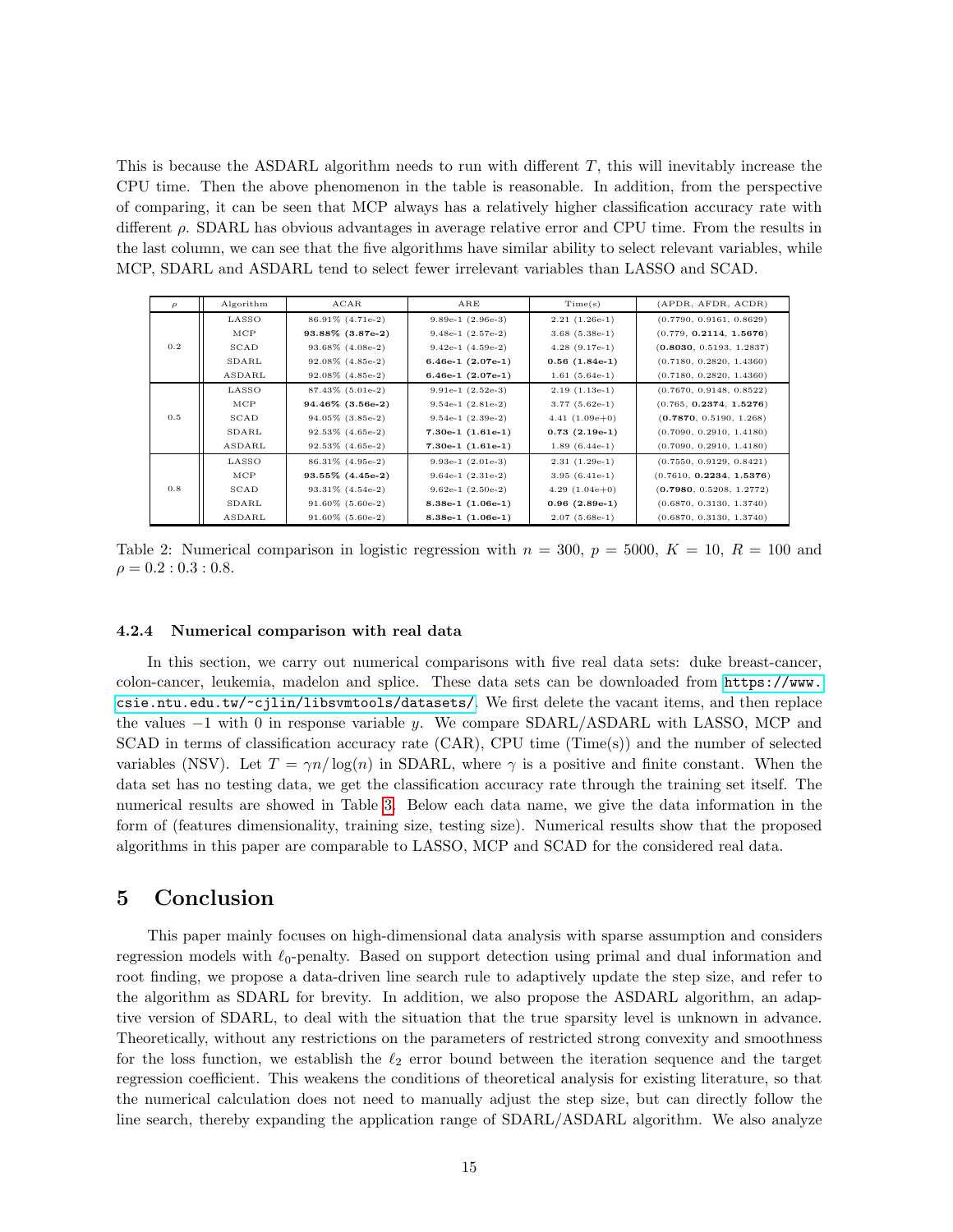<span id="page-15-1"></span>

| Data name                           | Algorithm     | CAR          | Time(s)                                                                                                                 | <b>NSV</b>     |
|-------------------------------------|---------------|--------------|-------------------------------------------------------------------------------------------------------------------------|----------------|
| Duke breast-cancer<br>(7219, 38, 4) | LASSO         | 75%          | 1.32                                                                                                                    | 18             |
|                                     | MCP           | 25%          | 1.81                                                                                                                    | 6              |
|                                     | <b>SCAD</b>   | 75%          | 1.42                                                                                                                    | 13             |
|                                     | SDARL         | $\mathbf{1}$ | 0.02                                                                                                                    | 9              |
|                                     | <b>ASDARL</b> | $\mathbf{1}$ | 0.03<br>0.53<br>1.01<br>0.72<br>0.05<br>0.06<br>0.93<br>1.73<br>1.44<br>0.02<br>0.03<br>36.79<br>12.61<br>12.54<br>1.01 | 9              |
|                                     | LASSO         | 88.71%       |                                                                                                                         | 8              |
|                                     | MCP           | 85.48%       |                                                                                                                         | $\mathbf{2}$   |
| Colon-cancer<br>(2000, 62, 0)       | SCAD          | 90.32%       |                                                                                                                         | 10             |
|                                     | SDARL         | $\mathbf{1}$ |                                                                                                                         | 6              |
|                                     | <b>ASDARL</b> | $\mathbf{1}$ |                                                                                                                         | 5              |
|                                     | LASSO         | 91.17%       |                                                                                                                         | 13             |
|                                     | MCP           | 94.11%       |                                                                                                                         | $\overline{4}$ |
| Leukemia<br>(7219, 38, 34)          | <b>SCAD</b>   | 94.11%       |                                                                                                                         | 10             |
|                                     | SDARL         | 91.17%       |                                                                                                                         | 12             |
|                                     | <b>ASDARL</b> | 91.17%       | 21.66<br>1.25<br>1.33<br>1.16<br>0.29<br>1.28                                                                           | 12             |
|                                     | LASSO         | 54.50%       |                                                                                                                         | 34             |
|                                     | MCP           | 53.16%       |                                                                                                                         | 14             |
| Madelon<br>(500, 2000, 600)         | <b>SCAD</b>   | 53.50%       |                                                                                                                         | 15             |
|                                     | SDARL         | 52.16%       |                                                                                                                         | 52             |
|                                     | <b>ASDARL</b> | 54.50%       |                                                                                                                         | 14             |
|                                     | LASSO         | 56.87%       |                                                                                                                         | 39             |
|                                     | MCP           | 68.78%       |                                                                                                                         | 20             |
| Splice<br>(60, 1000, 2175)          | <b>SCAD</b>   | 62.75%       |                                                                                                                         | 32             |
|                                     | SDARL         | 52.64%       |                                                                                                                         | 28             |
|                                     | <b>ASDARL</b> | 74.71%       |                                                                                                                         | 11             |

Table 3: Numerical results of the real data.

the necessity and effectiveness of the novel line search method in this paper from both theoretical and numerical aspects. In addition, the numerical comparisons with LASSO, MCP and SCAD in linear and logistic regression problems illustrate the stability and effectiveness of the SDARL/ASDARL algorithm.

# Acknowledgements

The work of Xiliang Lu is partially supported by the National Key Research and Development Program of China (No. 2020YFA0714200), the National Science Foundation of China (No. 11871385) and the Open Research Fund of KLATASDS2005. The work of Yuling Jiao is supported in part by the National Science Foundation of China (No. 11871474) and the research fund of KLATASDSMOE of China.

# APPENDIX

## <span id="page-15-0"></span>A.1 Proof of Lemma [2.1](#page-3-1)

Proof. The proof is similar to that of [\(Huang et al., 2021,](#page-20-0) Lemma 1), thus is omitted here.

 $\Box$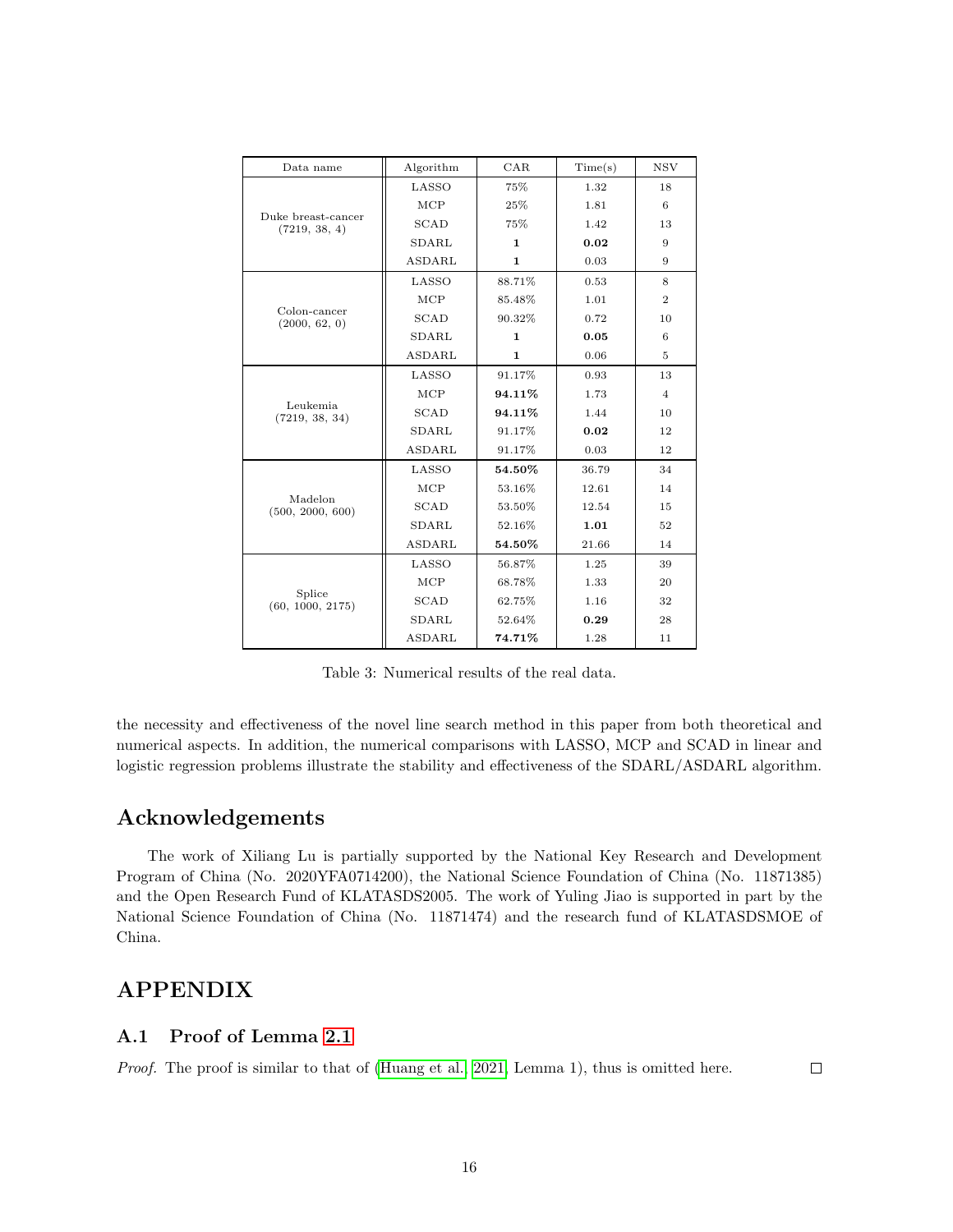## <span id="page-16-0"></span>A.2 Proof of Theorem [3.1](#page-5-2)

*Proof.* Let  $\theta^k = \beta^k - \tau^k \nabla F(\beta^k)$ , we have

$$
F(\theta^{k+1} |_{\mathcal{A}^{k+1}}) - F(\beta^{k+1}) \le \langle \nabla F(\beta^{k+1}), \theta^{k+1} |_{\mathcal{A}^{k+1}} - \beta^{k+1} \rangle + \frac{M_{2T}}{2} \|\theta^{k+1} |_{\mathcal{A}^{k+1}} - \beta^{k+1} \|^2.
$$

Then on the one hand,

<span id="page-16-1"></span>
$$
\langle \nabla F(\beta^{k+1}), \theta^{k+1} |_{\mathcal{A}^{k+1}} - \beta^{k+1} \rangle
$$
  
= 
$$
\langle \nabla F(\beta^{k+1}), \theta^{k+1} |_{\mathcal{A}^{k+1}} \rangle
$$
  
= 
$$
\langle \nabla_{\mathcal{A}^{k+1}} F(\beta^{k+1}), \theta^{k+1}_{\mathcal{A}^{k+1}} \rangle
$$
  
= 
$$
\langle \nabla_{\mathcal{A}^{k+1}} \rangle_{\mathcal{A}^k} F(\beta^{k+1}), \theta^{k+1}_{\mathcal{A}^{k+1}} \rangle_{\mathcal{A}^k}.
$$

Because  $\theta_{\mathcal{A}^{k+1}\setminus\mathcal{A}^k}^{k+1} = \beta_{\mathcal{A}^{k+1}\setminus\mathcal{A}^k}^{k+1} - \tau^{k+1} \nabla_{\mathcal{A}^{k+1}\setminus\mathcal{A}^k} F(\beta^{k+1}) = -\tau^{k+1} \nabla_{\mathcal{A}^{k+1}\setminus\mathcal{A}^k} F(\beta^{k+1}),$  so we have

$$
\langle \nabla F(\beta^{k+1}), \theta^{k+1} |_{\mathcal{A}^{k+1}} - \beta^{k+1} \rangle = -\tau^{k+1} \|\nabla_{\mathcal{A}^{k+1} \setminus \mathcal{A}^k} F(\beta^{k+1})\|^2. \tag{A.1}
$$

On the other hand,

$$
\|\theta^{k+1}\|_{\mathcal{A}^{k+1}} - \beta^{k+1}\|^2 = \|\theta^{k+1}\|_{\mathcal{A}^{k+1}} - \beta^{k+1}\|_{\mathcal{A}^k}\|^2
$$
  
= 
$$
\|\theta^{k+1}\|_{\mathcal{A}^{k+1}\setminus\mathcal{A}^k} + \theta^{k+1}\|_{\mathcal{A}^{k+1}\bigcap\mathcal{A}^k} - \beta^{k+1}\|_{\mathcal{A}^{k+1}\bigcap\mathcal{A}^k} - \beta^{k+1}\|_{\mathcal{A}^k\setminus\mathcal{A}^k}\|^2
$$
  
= 
$$
\|\theta^{k+1}_{\mathcal{A}^{k+1}\setminus\mathcal{A}^k}\|^2 + \|\theta^{k+1}_{\mathcal{A}^{k+1}\bigcap\mathcal{A}^k} - \beta^{k+1}_{\mathcal{A}^{k+1}\bigcap\mathcal{A}^k}\|^2 + \|\beta^{k+1}_{\mathcal{A}^k\setminus\mathcal{A}^{k+1}}\|^2.
$$

Because

$$
\|\theta_{\mathcal{A}^{k+1}\bigcap\mathcal{A}^k}^{k+1} - \beta_{\mathcal{A}^{k+1}\bigcap\mathcal{A}^k}^{k+1}\|^{2}
$$
  
=  $\|\beta_{\mathcal{A}^{k+1}\bigcap\mathcal{A}^k}^{k+1} - \tau^{k+1}\nabla_{\mathcal{A}^{k+1}\bigcap\mathcal{A}^k}F(\beta^{k+1}) - \beta_{\mathcal{A}^{k+1}\bigcap\mathcal{A}^k}^{k+1}\|^{2}$   
=  $(\tau^{k+1})^2 \|\nabla_{\mathcal{A}^{k+1}\bigcap\mathcal{A}^k}F(\beta^{k+1})\|^2$   
= 0,

so we can get  $\|\theta^{k+1}\|_{\mathcal{A}^{k+1}} - \beta^{k+1}\|^2 = \|\theta^{k+1}_{\mathcal{A}^{k+1}\setminus\mathcal{A}^k}\|^2 + \|\beta^{k+1}_{\mathcal{A}^k\setminus\mathcal{A}^{k+1}}\|^2$ . And because  $|\mathcal{A}^k\setminus\mathcal{A}^{k+1}| = |\mathcal{A}^{k+1}\setminus\mathcal{A}^k|$ and  $\theta_{\mathcal{A}^k \setminus \mathcal{A}^{k+1}}^{k+1} = \beta_{\mathcal{A}^k \setminus \mathcal{A}^{k+1}}^{k+1}$ , then  $\|\beta_{\mathcal{A}^k \setminus \mathcal{A}^{k+1}}^{k+1}\|^2 = \|\theta_{\mathcal{A}^k \setminus \mathcal{A}^{k+1}}^{k+1}\|^2 \le \|\theta_{\mathcal{A}^{k+1} \setminus \mathcal{A}^k}^{k+1}\|^2$ . Then

<span id="page-16-2"></span>
$$
\|\theta^{k+1}|_{\mathcal{A}^{k+1}} - \beta^{k+1}\|^2 \le 2\|\theta^{k+1}_{\mathcal{A}^{k+1}\setminus\mathcal{A}^k}\|^2. \tag{A.2}
$$

Summing up  $(A.1)$  and  $(A.2)$ , we have

$$
F(\theta^{k+1}|_{\mathcal{A}^{k+1}}) - F(\beta^{k+1}) \le -\tau^{k+1} \|\nabla_{\mathcal{A}^{k+1}\setminus\mathcal{A}^k} F(\beta^{k+1})\|^2 + M_{2T} \|\theta^{k+1}_{\mathcal{A}^{k+1}\setminus\mathcal{A}^k}\|^2
$$
  
=  $-\tau^{k+1} \|\nabla_{\mathcal{A}^{k+1}\setminus\mathcal{A}^k} F(\beta^{k+1})\|^2 + (\tau^{k+1})^2 M_{2T} \|\nabla_{\mathcal{A}^{k+1}\setminus\mathcal{A}^k} F(\beta^{k+1})\|^2$   
=  $-\tau^{k+1} (1 - \tau^{k+1} M_{2T}) \|\nabla_{\mathcal{A}^{k+1}\setminus\mathcal{A}^k} F(\beta^{k+1})\|^2.$ 

After simple calculation, we can get that the following formula holds when  $0 < \tau^{k+1} \leq \frac{1-\sigma}{M_{2T}}$ 

$$
F((\beta^{k+1} + \tau^{k+1}d^{k+1})|_{\mathcal{A}^{k+1}}) - F(\beta^{k+1}) \le -\sigma\tau^{k+1}||\nabla_{\mathcal{A}^{k+1}\backslash\mathcal{A}^{k}}F(\beta^{k+1})||^2.
$$

Therefore, instead of running endlessly, the line search in SDARL algorithm will definitely end in the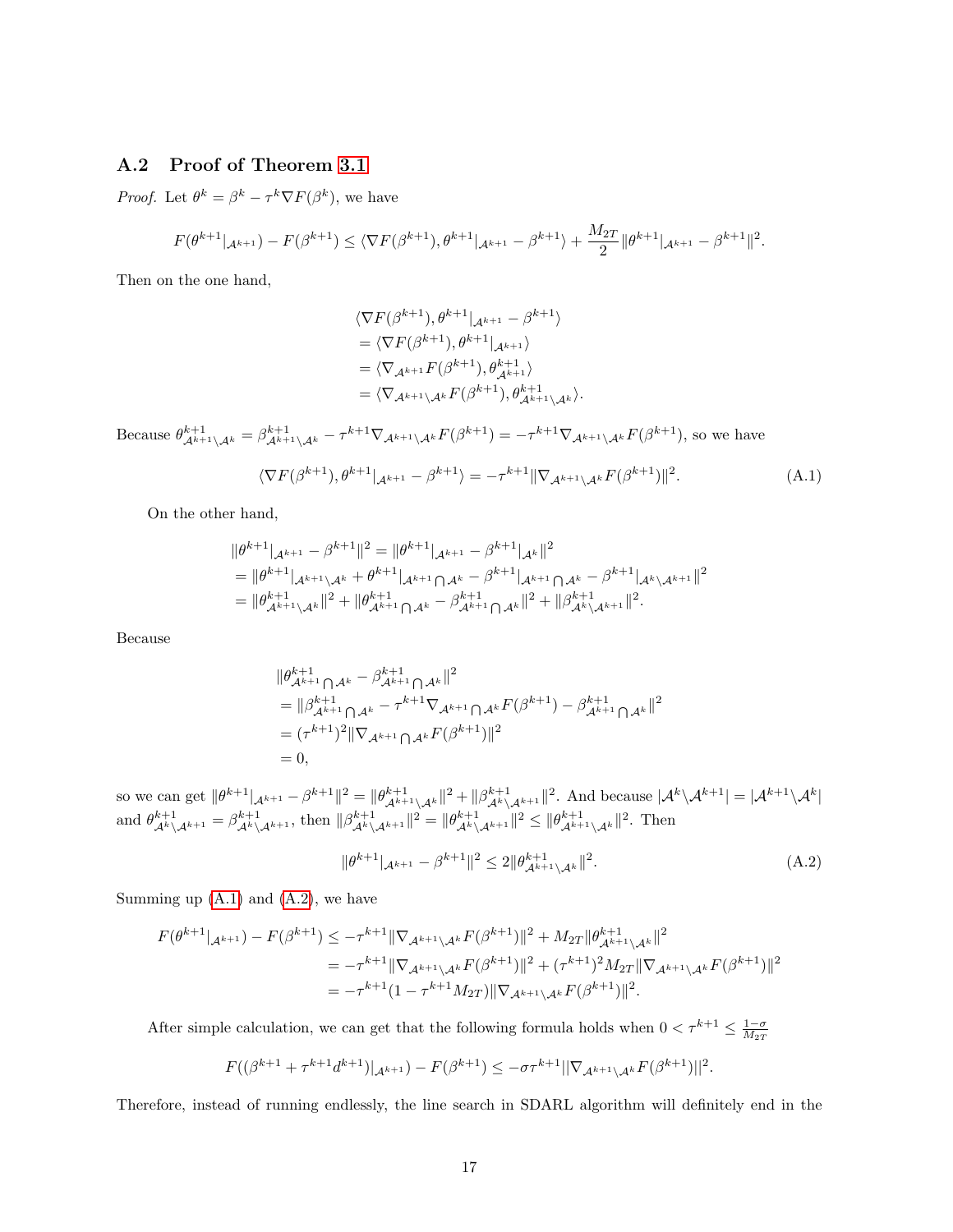continuous decrease of the step size. In addition, the obtained step size must be greater than  $\frac{\nu(1-\sigma)}{M_{2T}}$ . So far, we have proved the well-defined character of the novel data driven line search rule [\(2.5\)](#page-4-0).  $\Box$ 

The proof of Theorem [3.2](#page-6-2) is built on the following lemma.

<span id="page-17-3"></span>**Lemma 1.** Assumption [3.1](#page-5-1) holds and  $\|\beta^*\|_0 = K \leq T$ , then

$$
\|\nabla_{\mathcal{A}^k \setminus \mathcal{A}^{k-1}} F(\beta^k)\|^2 \ge \frac{2m_{K+T}|\mathcal{A}^k \setminus \mathcal{A}^{k-1}|}{|\mathcal{A}^k \setminus \mathcal{A}^{k-1}| + |\mathcal{A}^* \setminus \mathcal{A}^{k-1}|} [F(\beta^k) - F(\beta^*)].\tag{A.3}
$$

*Proof.* Obviously, this lemma holds when  $\mathcal{A}^k = \mathcal{A}^{k-1}$  or  $F(\beta^k) \leq F(\beta^*)$ . Therefore, it is assumed that  $A^{k} \neq A^{k-1}$  and  $F(\beta^{k}) > F(\beta^{*})$ . From Assumption [3.1,](#page-5-1) we have

<span id="page-17-1"></span>
$$
F(\beta^*) - F(\beta^k) - \langle \nabla F(\beta^k), \beta^* - \beta^k \rangle \ge \frac{m_{K+T}}{2} ||\beta^* - \beta^k||^2.
$$

On the one hand,

<span id="page-17-0"></span>
$$
-\langle \nabla F(\beta^k), \beta^* - \beta^k \rangle = \langle \nabla F(\beta^k), -\beta^* \rangle
$$
  
\n
$$
\geq \frac{m_{K+T}}{2} ||\beta^* - \beta^k||^2 + F(\beta^k) - F(\beta^*)
$$
  
\n
$$
\geq \sqrt{2m_{K+T}} ||\beta^* - \beta^k|| \cdot \sqrt{F(\beta^k) - F(\beta^*)}.
$$
\n(A.4)

Then on the other hand, from the definitions of  $\mathcal{A}^k$  and  $\mathcal{A}^*$ , we get  $supp(\nabla F(\beta^k)) \bigcap supp(\beta^*) = \mathcal{A}^* \backslash \mathcal{A}^{k-1}$ . Thus, we have

$$
\langle \nabla F(\beta^k), -\beta^* \rangle = \langle \nabla_{\mathcal{A}^* \setminus \mathcal{A}^{k-1}} F(\beta^k), -\beta^*_{\mathcal{A}^* \setminus \mathcal{A}^{k-1}} \rangle \le ||\nabla_{\mathcal{A}^* \setminus \mathcal{A}^{k-1}} F(\beta^k)|| \cdot ||\beta^*_{\mathcal{A}^* \setminus \mathcal{A}^{k-1}}||. \tag{A.5}
$$

Because  $\beta_{\mathcal{A}^k \setminus \mathcal{A}^{k-1}}^k = \beta_{\mathcal{A}^* \setminus \mathcal{A}^{k-1}}^k = 0$ , so we have

$$
\min\{|\left(\nabla_{\mathcal{A}^k\setminus\mathcal{A}^{k-1}}F(\beta^k)\right)_i|, i=1,\cdots,|\mathcal{A}^k\setminus\mathcal{A}^{k-1}|\}\geq \max\{|\left(\nabla_{\mathcal{A}^*\setminus\mathcal{A}^{k-1}}F(\beta^k)\right)_j|, j=1,\cdots,|\mathcal{A}^*\setminus\mathcal{A}^{k-1}|\}.
$$

Then

$$
(|\mathcal{A}^k \backslash \mathcal{A}^{k-1}| + |\mathcal{A}^* \backslash \mathcal{A}^{k-1}|) \|\nabla_{\mathcal{A}^k \backslash \mathcal{A}^{k-1}} F(\beta^k)\|^2 \geq |\mathcal{A}^k \backslash \mathcal{A}^{k-1}| \|\nabla_{\mathcal{A}^* \backslash \mathcal{A}^{k-1}} F(\beta^k)\|^2,
$$

which yields

<span id="page-17-2"></span>
$$
||\nabla_{\mathcal{A}^*\backslash \mathcal{A}^{k-1}} F(\beta^k)||^2 \leq \frac{|\mathcal{A}^k \backslash \mathcal{A}^{k-1}| + |\mathcal{A}^* \backslash \mathcal{A}^{k-1}|}{|\mathcal{A}^k \backslash \mathcal{A}^{k-1}|} \cdot ||\nabla_{\mathcal{A}^k \backslash \mathcal{A}^{k-1}} F(\beta^k)||^2,
$$

i.e.,  $\|\nabla_{\mathcal{A}^*\setminus\mathcal{A}^{k-1}}F(\beta^k)\| \leq \sqrt{\frac{|\mathcal{A}^k\setminus\mathcal{A}^{k-1}|+|\mathcal{A}^*\setminus\mathcal{A}^{k-1}|}{|\mathcal{A}^k\setminus\mathcal{A}^{k-1}|}}\|\nabla_{\mathcal{A}^k\setminus\mathcal{A}^{k-1}}F(\beta^k)\|$ . So [\(A.5\)](#page-17-0) can launch

$$
\langle \nabla F(\beta^k), -\beta^* \rangle \le \sqrt{\frac{|\mathcal{A}^k \setminus \mathcal{A}^{k-1}| + |\mathcal{A}^* \setminus \mathcal{A}^{k-1}|}{|\mathcal{A}^k \setminus \mathcal{A}^{k-1}|}} ||\nabla_{\mathcal{A}^k \setminus \mathcal{A}^{k-1}} F(\beta^k)|| \cdot ||(\beta^* - \beta^k)_{\mathcal{A}^* \setminus \mathcal{A}^{k-1}}^{*}|| \tag{A.6}
$$
\n
$$
\le \sqrt{\frac{|\mathcal{A}^k \setminus \mathcal{A}^{k-1}| + |\mathcal{A}^* \setminus \mathcal{A}^{k-1}|}{|\mathcal{A}^k \setminus \mathcal{A}^{k-1}|}} \cdot ||\nabla_{\mathcal{A}^k \setminus \mathcal{A}^{k-1}} F(\beta^k)|| \cdot ||\beta^* - \beta^k||.
$$

Combining  $(A.4)$  and  $(A.6)$ ,

$$
\sqrt{2m_{K+T}}||\beta^* - \beta^k|| \cdot \sqrt{F(\beta^k) - F(\beta^*)} \le \sqrt{\frac{|\mathcal{A}^k \backslash \mathcal{A}^{k-1}| + |\mathcal{A}^* \backslash \mathcal{A}^{k-1}|}{|\mathcal{A}^k \backslash \mathcal{A}^{k-1}|}} \cdot ||\nabla_{\mathcal{A}^k \backslash \mathcal{A}^{k-1}} F(\beta^k)|| \cdot ||\beta^* - \beta^k||,
$$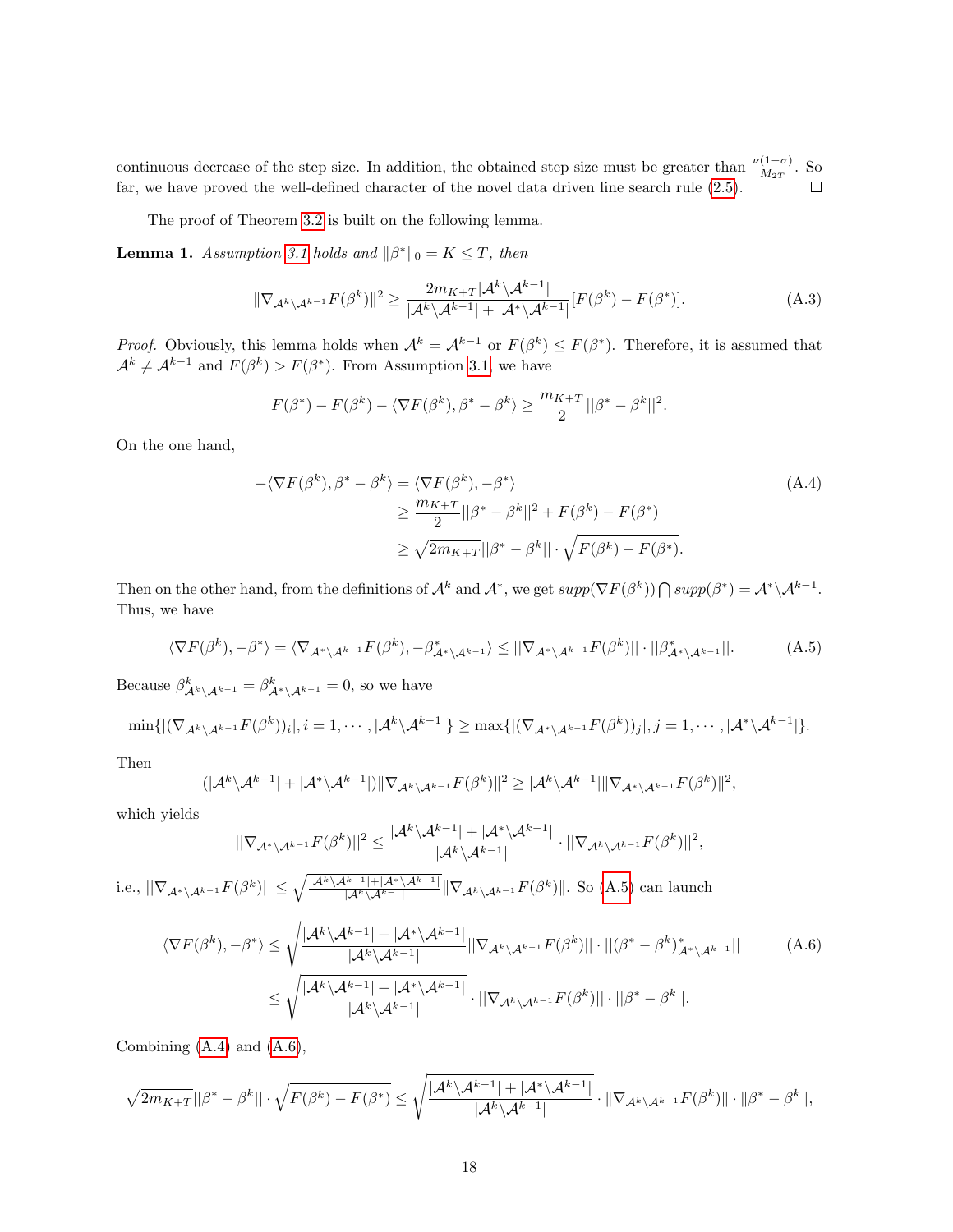i.e.,

$$
\|\nabla_{\mathcal{A}^k \setminus \mathcal{A}^{k-1}} F(\beta^k)\|^2 \ge \frac{2m_{K+T}|\mathcal{A}^k \setminus \mathcal{A}^{k-1}|}{|\mathcal{A}^k \setminus \mathcal{A}^{k-1}| + |\mathcal{A}^* \setminus \mathcal{A}^{k-1}|} [F(\beta^k) - F(\beta^*)].
$$

# <span id="page-18-0"></span>A.3 Proof of Theorem [3.2](#page-6-2)

*Proof.* Obviously, [\(3.6\)](#page-6-1) holds if  $\|\beta^k - \beta^*\| < \frac{2}{m_{K+T}} \|\nabla F(\beta^*)\|$ , then we consider  $\|\beta^k - \beta^*\| \ge \frac{2}{m_{K+T}} \|\nabla F(\beta^*)\|$ below. From the known Assumption [3.1,](#page-5-1) we have

$$
F(\beta^k) - F(\beta^*) \ge \langle \nabla F(\beta^*), \beta^k - \beta^* \rangle + \frac{m_{K+T}}{2} \|\beta^k - \beta^*\|^2 \ge -\|\nabla F(\beta^*)\| \cdot \|\beta^k - \beta^*\| + \frac{m_{K+T}}{2} \|\beta^k - \beta^*\|^2.
$$

Regrouping,

$$
\frac{m_{K+T}}{2} \|\beta^{k} - \beta^{*}\|^{2} - \|\nabla F(\beta^{*})\| \cdot \|\beta^{k} - \beta^{*}\| - [F(\beta^{k}) - F(\beta^{*})] \le 0,
$$

which is an univariate quadratic inequality about  $\|\beta^k - \beta^*\|$ . Therefore, we have

$$
\|\beta^{k} - \beta^{*}\| \le \frac{\|\nabla F(\beta^{*})\| + \sqrt{\|\nabla F(\beta^{*})\|^{2} + 2m_{K+T}[F(\beta^{k}) - F(\beta^{*})]}}{m_{K+T}}
$$
  

$$
\le \frac{2\|\nabla F(\beta^{*})\|}{m_{K+T}} + \sqrt{\frac{2\max\{F(\beta^{k}) - F(\beta^{*}), 0\}}{m_{K+T}}}.
$$
 (A.7)

Then reviewing and analyzing the SDARL algorithm, we can get  $\tau^k M_{2T} \leq 1 - \sigma$ . From  $m_{K+T} \leq$  $M_{2T}$ , we have

<span id="page-18-2"></span>
$$
0 < \tau^k m_{K+T} \le \tau^k M_{2T} \le 1 - \sigma < 1.
$$

Combining the line search with Lemma [1,](#page-17-3) then

$$
F(\beta^{k+1}) - F(\beta^k) \le -\frac{2\sigma \tau^k m_{K+T} |\mathcal{A}^k \setminus \mathcal{A}^{k-1}|}{|\mathcal{A}^k \setminus \mathcal{A}^{k-1}| + |\mathcal{A}^* \setminus \mathcal{A}^{k-1}|} [F(\beta^k) - F(\beta^*)].
$$

We know  $\frac{|A^k \setminus A^{k-1}|}{|A^k \setminus A^{k-1}| + |A^* \setminus A^{k-1}|} \ge \frac{1}{K+1}$  on account of  $\frac{|A^k \setminus A^{k-1}|}{|A^k \setminus A^{k-1}|} \le K$ . Then we have

<span id="page-18-1"></span>
$$
F(\beta^{k+1}) - F(\beta^{k}) \le -\frac{2\sigma \tau^{k} m_{K+T}}{K+1} [F(\beta^{k}) - F(\beta^{*})].
$$

Reorganizing,

$$
F(\beta^{k+1}) - F(\beta^*) \le \eta_\tau [F(\beta^k) - F(\beta^*)], \quad \eta_\tau := 1 - \frac{2\sigma \tau^k m_{K+T}}{K+1} \in (0,1).
$$
 (A.8)

Then we have

$$
F(\beta^k) - F(\beta^*) \le \eta_\tau [F(\beta^{k-1}) - F(\beta^*)] \le \eta_\tau^k [F(\beta^0) - F(\beta^*)].
$$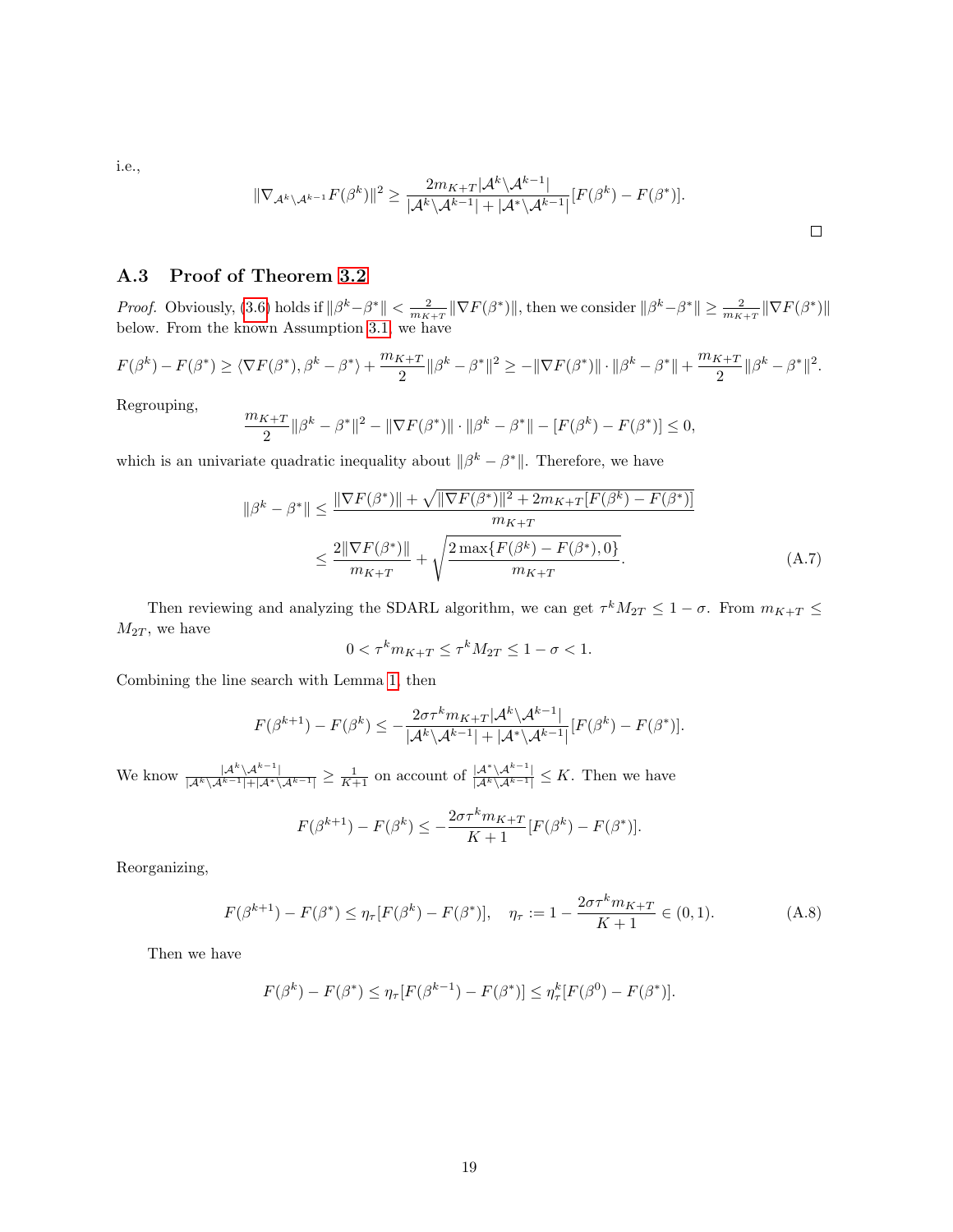While

$$
F(\beta^0) - F(\beta^*) \le \langle \nabla F(\beta^*), \beta^0 - \beta^* \rangle + \frac{M_{K+T}}{2} ||\beta^0 - \beta^*||^2
$$
  
\n
$$
\le ||\nabla F(\beta^*)|| \cdot ||\beta^0 - \beta^*|| + \frac{M_{K+T}}{2} ||\beta^0 - \beta^*||^2
$$
  
\n
$$
= ||\beta^0 - \beta^*|| \cdot [||\nabla F(\beta^*)|| + \frac{M_{K+T}}{2} ||\beta^0 - \beta^*||].
$$

Then we get

$$
F(\beta^k) - F(\beta^*) \leq \eta_{\tau}^k ||\beta^0 - \beta^*|| \cdot [||\nabla F(\beta^*)|| + \frac{M_{K+T}}{2} ||\beta^0 - \beta^*||].
$$

Because of the presupposition  $\|\beta^k - \beta^*\| \ge \frac{2}{m_{K+T}} \|\nabla F(\beta^*)\|$  for all  $k \ge 0$ , we have

$$
F(\beta^k) - F(\beta^*) \leq \eta_{\tau}^k \|\beta^0 - \beta^*\| \cdot \frac{m_{K+T} + M_{K+T}}{2} \|\beta^0 - \beta^*\| = \frac{m_{K+T} + M_{K+T}}{2} \eta_{\tau}^k \|\beta^0 - \beta^*\|^2.
$$

Combining with [\(A.7\)](#page-18-2), we can get

$$
\|\beta^k-\beta^*\|\leq \frac{2}{m_{K+T}}\|\nabla F(\beta^*)\|+\sqrt{1+\frac{M_{K+T}}{m_{K+T}}}(\sqrt{\eta_{\tau}})^k\|\beta^0-\beta^*\|.
$$

 $\Box$ 

### <span id="page-19-5"></span>A.4 Proof of Theorem [3.3](#page-6-3)

Proof. Considering the Theorem [3.2](#page-6-2) and the preset conditions in Theorem [3.3,](#page-6-3) we have

$$
\begin{aligned} \|\beta^k - \beta^*\| &\leq \frac{2}{m_{K+T}}\|\nabla F(\beta^*)\| + \sqrt{1 + \frac{M_{K+T}}{m_{K+T}}}(\sqrt{\eta_{\tau}})^k\|\beta^*\|\\ &\leq \frac{2}{3}\|\beta^*_{\mathcal{A}^*}\|_{\min} + \sqrt{1 + \frac{M_{K+T}}{m_{K+T}}}(\sqrt{\eta_{\tau}})^k\|\beta^*\|\\ &< \|\beta^*_{\mathcal{A}^*}\|_{\min}, \end{aligned}
$$

if  $k > \log_{\frac{1}{\eta_{\tau}}} 9(1 + \frac{M_{K+T}}{m_{K+T}}) \frac{\|\beta^*\|^2}{\|\beta^*_{\mathcal{A}^*}\|_{\mathfrak{m}}^2}$  $\frac{\|\beta^*\|^2}{\|\beta^*_{\mathcal{A}^*}\|_{\min}^2}$ . This implies that  $\mathcal{A}^* \subseteq \mathcal{A}^k$ .

# References

- <span id="page-19-2"></span>Agarwal, A., S. N. Negahban, and M. J. Wainwright (2012). Fast global convergence of gradient methods for high-dimensional statistical recovery. The Annals of Statistics  $40(5)$ , 2452–2482.
- <span id="page-19-4"></span>Bahmani, S., B. Raj, and P. T. Boufounos (2013). Greedy sparsity-constrained optimization. Journal of Machine Learning Research  $14(3)$ , 807–841.
- <span id="page-19-0"></span>Bishop, C. M. (2006). Pattern recognition and machine learning. Springer.
- <span id="page-19-3"></span>Boyd, S., a. P. N. and E. Chu (2011). Distributed optimization and statistical learning via the alternating direction method of multipliers. Now Publishers Inc.
- <span id="page-19-1"></span>Breheny, P. and J. Huang (2011). Coordinate descent algorithms for nonconvex penalized regression, with applications to biological feature selection. The Annals of Applied Statistics  $5(1)$ , 232–253.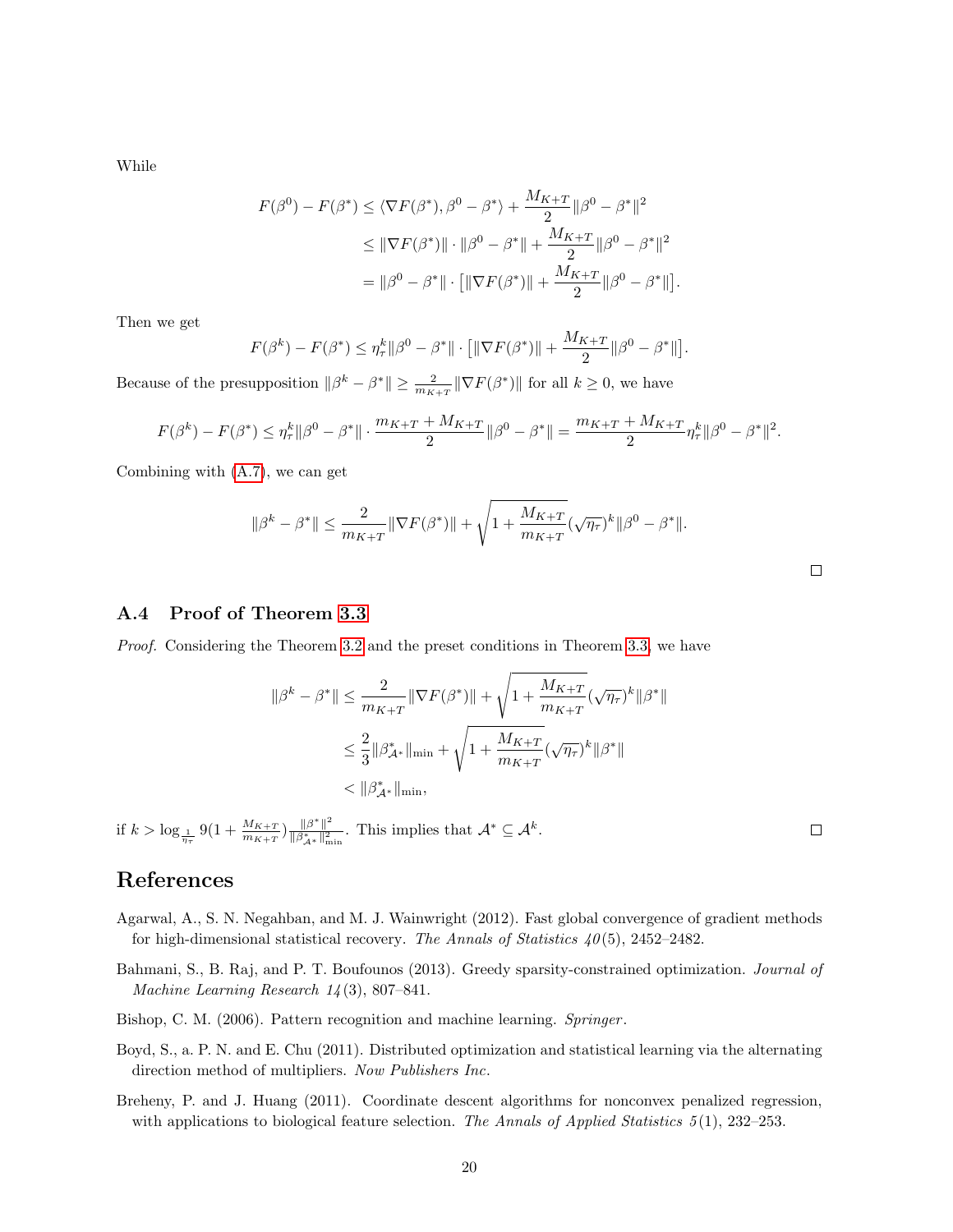- <span id="page-20-1"></span>Cai, T.T., a. L. W. D. and X. Luo (2011). A constrained  $\ell_1$  minimization approach to sparse precision matrix estimation. Journal of the American Statistical Association  $106(494)$ , 594–607.
- <span id="page-20-9"></span>Chen, S. S., a. D. D. L. and M. A. Saunders (2001). Atomic decomposition by basis pursuit. SIAM Review  $43(1)$ , 129-159.
- <span id="page-20-15"></span>Chen, J. H. and Q. Q. Gu (2017). Fast Newton hard thresholding pursuit for sparsity constrained nonconvex optimization. Proceedings of the 23rd ACM SIGKDD International Conference on Knowledge Discovery and Data Mining, 757–766.
- <span id="page-20-12"></span>Fan, J. Q. and R. Z. Li (2001). Variable selection via nonconvave penalized likelihood and its Oracle properties. Journal of the American Statistical Association 96 (456), 1348–1360.
- <span id="page-20-16"></span>Fan, J. Q. and J. C. Lv (2008). Sure Independence Screening for Ultra-high Dimensional Feature Space. Journal of the Royal Statistical Society: Series B (Statistical Methodology) 70 (5), 849–911.
- <span id="page-20-3"></span>Fan, Q. B., Y. L. Jiao, and X. L. Lu (2014). A primal dual active set algorithm with continuation for compressed sensing. IEEE Transactions on Signal Processing 62 (23), 6276–6285.
- <span id="page-20-13"></span>Friedman, J., T. Hastie, H. Höfling, and R. Tibshirani (2007). Pathwise coordinate optimization. The Annals of Applied Statistics 1 (2), 302–332.
- <span id="page-20-10"></span>Friedman, J., T. Hastie, and R. Tibshirani (2010). Regularization paths for generalized linear models via coordinate descent. Journal of Statistical Software 33 (1), 1–22.
- <span id="page-20-14"></span>Huang, J., a. J. Y. L., B. T. Jin, J. Liu, X. L. Lu, and C. Yang (2021). A unified primal dual active set algorithm for nonconvex sparse recovery. Statistical Science  $36(2)$ , 215–238.
- <span id="page-20-7"></span>Huang, J., a. J. Y. L., Y. Y. Liu, and X. L. Lu (2018). A constructive approach to  $L_0$  penalized regression. Journal of Machine Learning Research 19 (1), 403–439.
- <span id="page-20-0"></span>Huang, J., Y. Jiao, L. Kang, J. Liu, Y. Liu, and X. Lu (2021). Gsdar: a fast newton algorithm for  $\ell_0$ regularized generalized linear models with statistical guarantee. Computational Statistics (2).
- <span id="page-20-6"></span>Jaggi, M. (2011). Sparse convex optimization methods for machine learning. ETH Zurich.
- <span id="page-20-8"></span>Jiao, Y. L., B. T. Jin, and X. L. Lu (2015). A primal dual active set with continuation algorithm for the  $\ell_0$ -regularized optimization problem. Applied and Computational Harmonic Analysis 39(3), 400–426.
- <span id="page-20-11"></span>Jin, B. T., D. A. Lorenz, and S. Schiffler (2009). Elastic-net regularization: error estimates and active set methods. Inverse Problems 25 (11), 115022.
- <span id="page-20-2"></span>Li, P. L. and Y. H. Xiao (2018). An efficient algorithm for sparse inverse covariance matrix estimation based on dual formulation. Computational Statistics and Data Analysis 128, 292–307.
- <span id="page-20-5"></span>Lu, Z. S. (2009). Smooth optimization approach for sparse covariance selection. SIAM Journal on Optimization 19 (4), 1807–1827.
- <span id="page-20-17"></span>Luo, S. and Z. H. Chen (2014). Sequential lasso cum EBIC for feature selection with ultra-high dimensional feature space. Journal of the American Statistical Association 109 (507), 1229–1240.
- <span id="page-20-4"></span>Lustig, M., D. Donoho, and J. M. Pauly (2007). Sparse MRI: The application of compressed sensing for rapid MR imaging. Magnetic Resonance in Medicine: An Official Journal of the International Society for Magnetic Resonance in Medicine 58 (6), 1182–1195.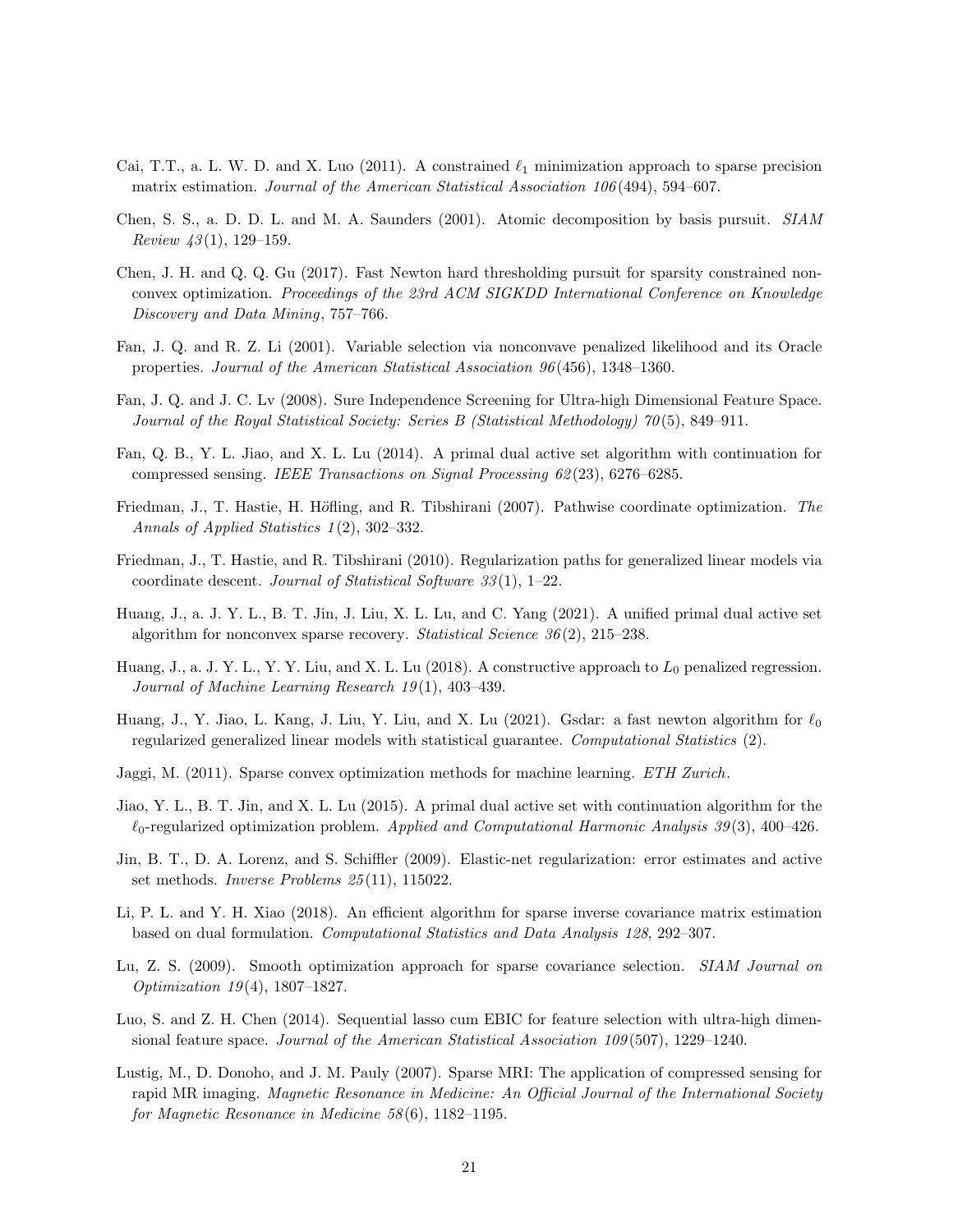- <span id="page-21-1"></span>Meier, L., S. A. Van de Geer, and P. Bühlmann (2008). The group lasso for logistic regression. *Journal* of the Royal Statistical Society: Series B (Statistical Methodology) 70 (1), 53–71.
- <span id="page-21-16"></span>Nikolova, M. (2013). Description of the minimizers of least squares regularized with  $\ell_0$ -norm. Uniqueness of the global minimizer. SIAM Journal on Imaging Sciences  $6(2)$ , 904-937.
- <span id="page-21-3"></span>Park, M. Y. and T. Hastie (2007).  $L_1$ -regularization path algorithm for generalized linear models. Journal of the Royal Statistical Society: Series B (Statistical Methodology) 69 (4), 659–677.
- <span id="page-21-6"></span>Roth, V. and B. Fischer (2008). The group-lasso for generalized linear models: uniqueness of solutions and efficient algorithms. Proceedings of the 25th international conference on Machine Learning, 848–855.
- <span id="page-21-0"></span>Searle, S. R. and M. Gruber (2016). Linear models. John Wiley and Sons.
- <span id="page-21-12"></span>Shen, J. and P. Li (2017). On the iteration complexity of support recovery via hard thresholding pursuit. International Conference on Machine Learning, 3115–3124.
- <span id="page-21-4"></span>Tibshirani, R. (1996). Regression shrinkage and selection via the lasso. Journal of the Royal Statistical Society: Series B (Methodological) 58 (1), 267–288.
- <span id="page-21-5"></span>Van de Geer, S. A. (2008). High-dimensional generalized linear models and the lasso. The Annals of Statistics 36 (2), 614–645.
- <span id="page-21-18"></span>Wainwright, M. J. (2019). High-dimensional statistics: A non-asymptotic viewpoint. Cambridge University Press.
- <span id="page-21-17"></span>Wang, L., a. K. Y. and R. Z. Li (2013). Calibrating nonconvex penalized regression in ultra-high dimension. The Annals of Statistics  $41(5)$ , 2505–2536.
- <span id="page-21-15"></span>Wang, R., N. H. Xiu, and S. L. Zhou (2019). Fast Newton method for sparse logistic regression.  $arXiv$ preprint arXiv:1901.02768 , URL <https://arxiv.org/pdf/1901.02768.pdf>.
- <span id="page-21-9"></span>Wu, T. T. and K. Lange (2008). Coordinate descent algorithms for Lasso penalized regression. The Annals of Applied Statistics  $2(1)$ , 224–244.
- <span id="page-21-10"></span>Xiao, L. and T. Zhang (2013). A proximal-gradient homotopy method for the sparse least-squares problem. SIAM Journal on Optimization 23(2), 1062-1091.
- <span id="page-21-13"></span>Yuan, X. T., P. Li, and T. Zhang (2014). Gradient hard thresholding pursuit for sparsity-constrained optimization. International Conference on Machine Learning, 127–135.
- <span id="page-21-2"></span>Yuan, X. T., P. Li, and T. Zhang (2018). Gradient hard thresholding pursuit. Journal of Machine Learning Research 18, 1–43.
- <span id="page-21-14"></span>Yuan, X. T. and Q. S. Liu (2017). Newton-type greedy selection methods for  $\ell_0$  -constrained minimization. IEEE Transactions on Pattern Analysis and Machine Intelligence 39 (12), 2437–2450.
- <span id="page-21-7"></span>Zhang, C. H. (2010a). Nearly unbiased variable selection under minimax concave penalty. The Annals of Statistics 38 (2), 894–942.
- <span id="page-21-11"></span>Zhang, T. (2008). Adaptive forward-backward greedy algorithm for sparse learning with linear models. Advances in Neural Information Processing Systems 21, 1921–1928.
- <span id="page-21-8"></span>Zhang, T. (2010b). Analysis of multi-stage convex relaxation for sparse regularization. *Journal of Machine* Learning Research 11, 1081–1107.